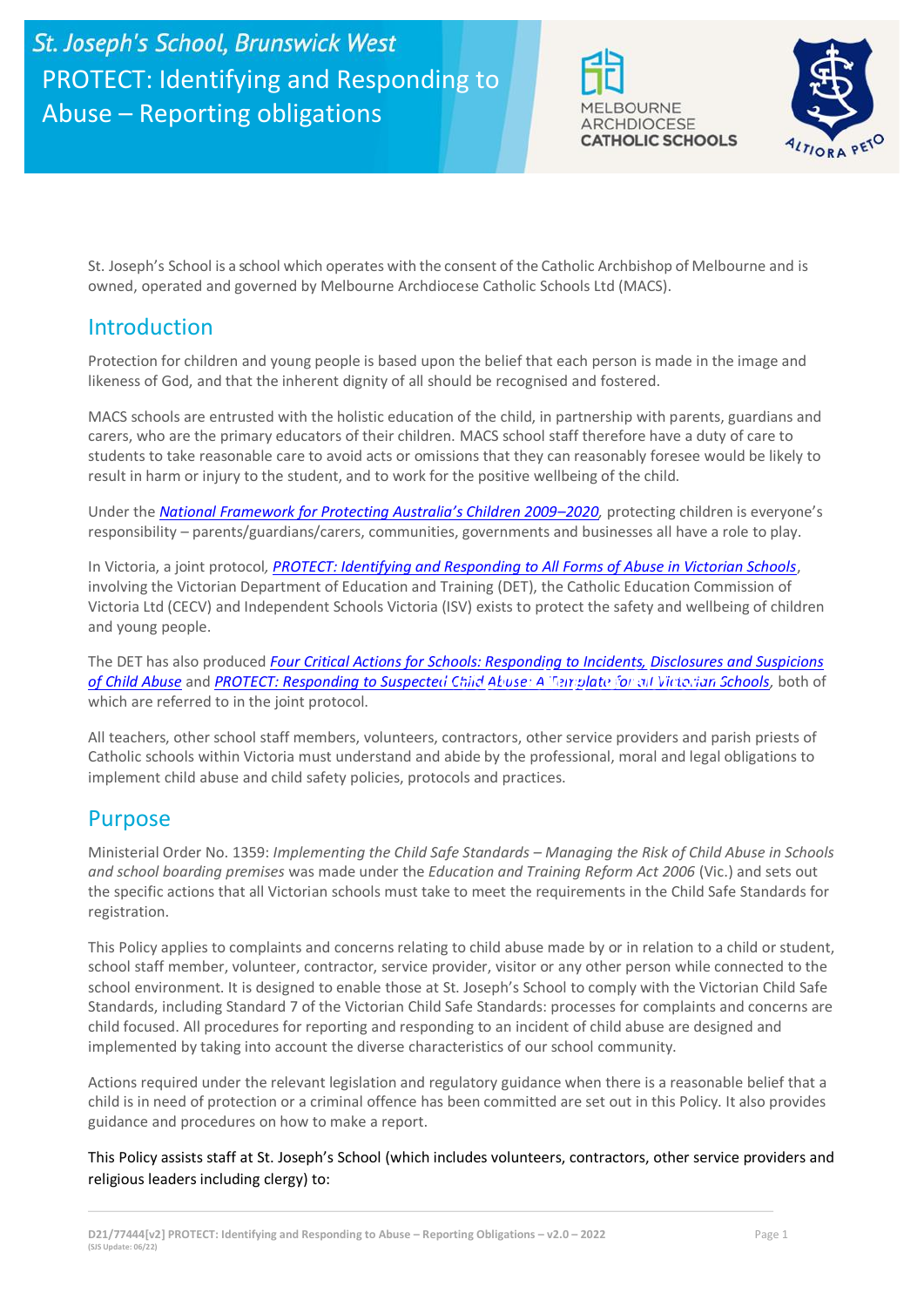- identify the indicators of a child or young person who may be in need of protection
- understand how a suspicion or reasonable belief is formed
- where possible, refer to the principles of the Victorian Charter of Human Rights and Responsibilities as best practice in respecting and protecting the basic rights, freedoms and responsibilities of members of the school community
- make a report about a child or young person who may be in need of protection
- comply with obligations under the Victorian Reportable Conduct Scheme
- comply with mandatory reporting obligations under child protection law
- comply with legal obligations relating to criminal child abuse and grooming under criminal law.

# Legislative and regulatory requirements

St. Joseph's School and our governing body must comply with the legal obligations that relate to managing the risk of child abuse under the *Children, Youth and Families Act 2005* (Vic.), the *Crimes Act 1958* (Vic.), the *Child Wellbeing and Safety Act 2005* (Vic.), the *Education and Training Reform Act 2006* (Vic.), the *Education and Training Reform Regulations 2017* (Vic.) and the *Family Violence Protection Act 2008* (Vic.).

The *Child Wellbeing and Safety Act 2005* (Vic.) introduced the Victorian Child Safe Standards, in January 2016. Following a review of those standards, changes have been made to those standards, with effect from 1 July 2022. The new Victorian Child Safe Standards set out minimum requirements and outline the actions organisations must take to keep children and young people safe. They provide more clarity for organisations and are more consistent with the standards in place in the rest of Australia.

Child abuse reporting obligations fall under six separate pieces of legislation with differing reporting requirements:

- the *Children, Youth and Families Act 2005* (Vic.)
- the *Education and Training Reform Act 2006* (Vic.)
- the *Education and Training Reform Regulations 2017* (Vic.)
- the *Crimes Act 1958* (Vic.)
- the *Family Violence Protection Act 2008* (Vic.)
- the *Wrongs Act 1958* (Vic.).

These legislative obligations exist in addition to moral and duty of care obligations, which require school community members to protect any child under their care and supervision from foreseeable harm.

St. Joseph's School is a prescribed Information Sharing Entity (ISE) meaning that, where legislated requirements are met, it is able to share confidential information with other ISEs to promote child wellbeing or safety under the Child Information Sharing Scheme (CISS) or the Family Violence Information sharing Scheme (FVISS).

# Definitions and obligations

# **Types of child abuse and indicators of harm**

Child abuse can take many forms. The perpetrator may be a parent, guardian, carer, school staff member, volunteer, another adult or even another child. The nature of child abuse is complex. The abuse may occur over time and potential risk indicators are often difficult to detect. Therefore, the legal obligations for reporting allegations of child abuse can vary depending on the circumstances of the incident.

Child abuse is defined in the *Child Wellbeing and Safety Act 2005* (Vic.) to include:

- sexual offences
- grooming offences under section 49M(1) of the *Crimes Act 1958* (Vic.)
- physical violence
- serious emotional or psychological harm
- serious neglect.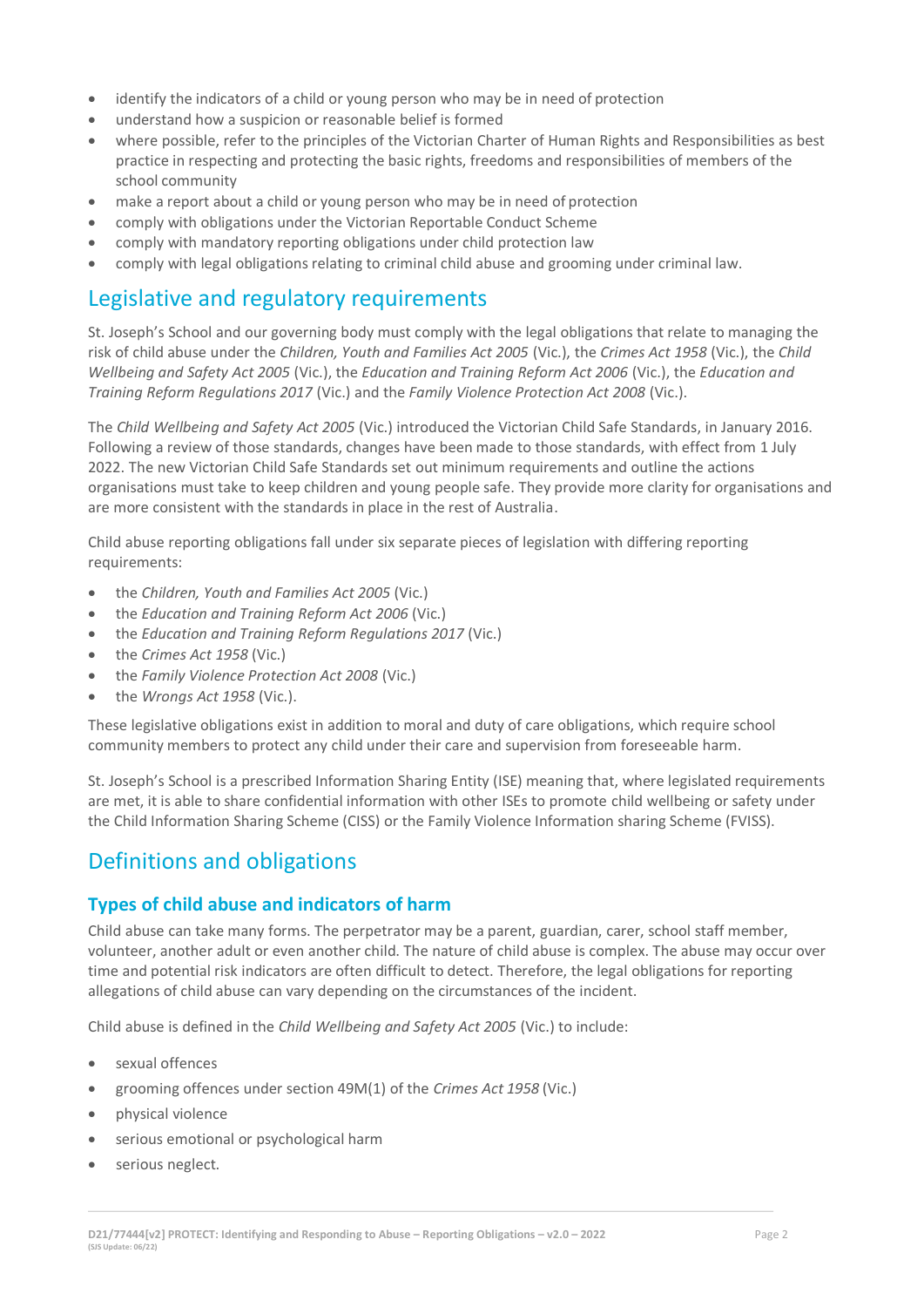| <b>Sexual offences</b>                     | A sexual offence occurs when a person involves a child in sexual activity, or<br>deliberately puts the child in the presence of sexual behaviours that are<br>exploitative or inappropriate to the child's age and development. Sexual<br>offences are governed by the Crimes Act 1958 (Vic.). Sexual abuse can involve a<br>wide range of sexual activity and may include fondling, masturbation, oral sex,<br>penetration, voyeurism and exhibitionism. It can also include exploitation<br>through pornography or prostitution.                                                                                                          |
|--------------------------------------------|---------------------------------------------------------------------------------------------------------------------------------------------------------------------------------------------------------------------------------------------------------------------------------------------------------------------------------------------------------------------------------------------------------------------------------------------------------------------------------------------------------------------------------------------------------------------------------------------------------------------------------------------|
| Grooming                                   | Grooming refers to predatory conduct undertaken by an adult (18 years or over)<br>to prepare a child for sexual activity at a later time. It is a sexual offence under<br>section 49M of the Crimes Act 1958 (Vic.) carrying a maximum 10-year term of<br>imprisonment. Under section 49M, the adult's words or conduct must be<br>intended to facilitate the child engaging or being involved in the commission of,<br>or attempt to commit, a sexual offence by the adult or another adult.                                                                                                                                               |
| <b>Physical violence</b>                   | Physical violence occurs when a child suffers or is likely to suffer significant harm<br>from a non-accidental injury or injuries inflicted by another person. Physical<br>violence can be inflicted in many ways including beating, shaking, burning or<br>using weapons (such as belts and paddles). Physical harm may also be caused<br>during student fights.                                                                                                                                                                                                                                                                           |
| Serious emotional or<br>psychological harm | Serious emotional or psychological abuse may occur when a child is repeatedly<br>rejected, isolated or frightened by threats or the witnessing of family violence. It<br>also includes hostility, derogatory name-calling and put-downs, or persistent<br>coldness from a person, to the extent where the behaviour of the child is<br>disturbed or their emotional development is at serious risk of being impaired.<br>Serious emotional or psychological harm could also result from conduct that<br>exploits a child without necessarily being criminal, such as encouraging a child to<br>engage in inappropriate or risky behaviours. |
| <b>Serious neglect</b>                     | Neglect includes a failure to provide a child with an adequate standard of<br>nutrition, medical care, clothing, shelter or supervision. Significant neglect<br>causes harm to a child that is more than trivial or temporary. Serious neglect is<br>when the child is exposed to an extremely dangerous or life-threatening<br>situation and there is a continued failure to provide a child with the basic<br>necessities of life.                                                                                                                                                                                                        |
| <b>Family violence</b>                     | Family violence is defined under the Family Violence Protection Act 2008 (Vic.) to<br>include behaviour that causes a child to hear, witness or be exposed to the<br>effects of family violence such as abusive, threatening, controlling or coercive<br>behaviour. While family violence does not form part of the official definition of<br>'child abuse' in the Child Wellbeing and Safety Act 2005 (Vic.), the impact of<br>family violence on a child can be a form of child abuse, for example, where it<br>causes serious emotional or psychological harm to a child. A child can also be a<br>direct victim of family violence.     |

Child abuse can have a significant effect on a child's physical, social, psychological or emotional health, development and wellbeing. The younger the child, the more vulnerable they are to abuse and the more serious the consequences are likely to be.

There can be physical or behavioural indicators of child abuse and neglect, or a combination of both. While the presence of a single indicator, or even several indicators, does not necessarily prove that abuse or neglect has occurred, the repeated occurrence of either a physical or behavioural indicator, or the occurrence of several indicators together, should alert school staff to the possibility of child abuse or neglect.

Child sexual abuse is more commonly perpetrated by someone who is known to and trusted by the child, and is also often someone highly trusted within their families, communities, schools and/or other institutions, such as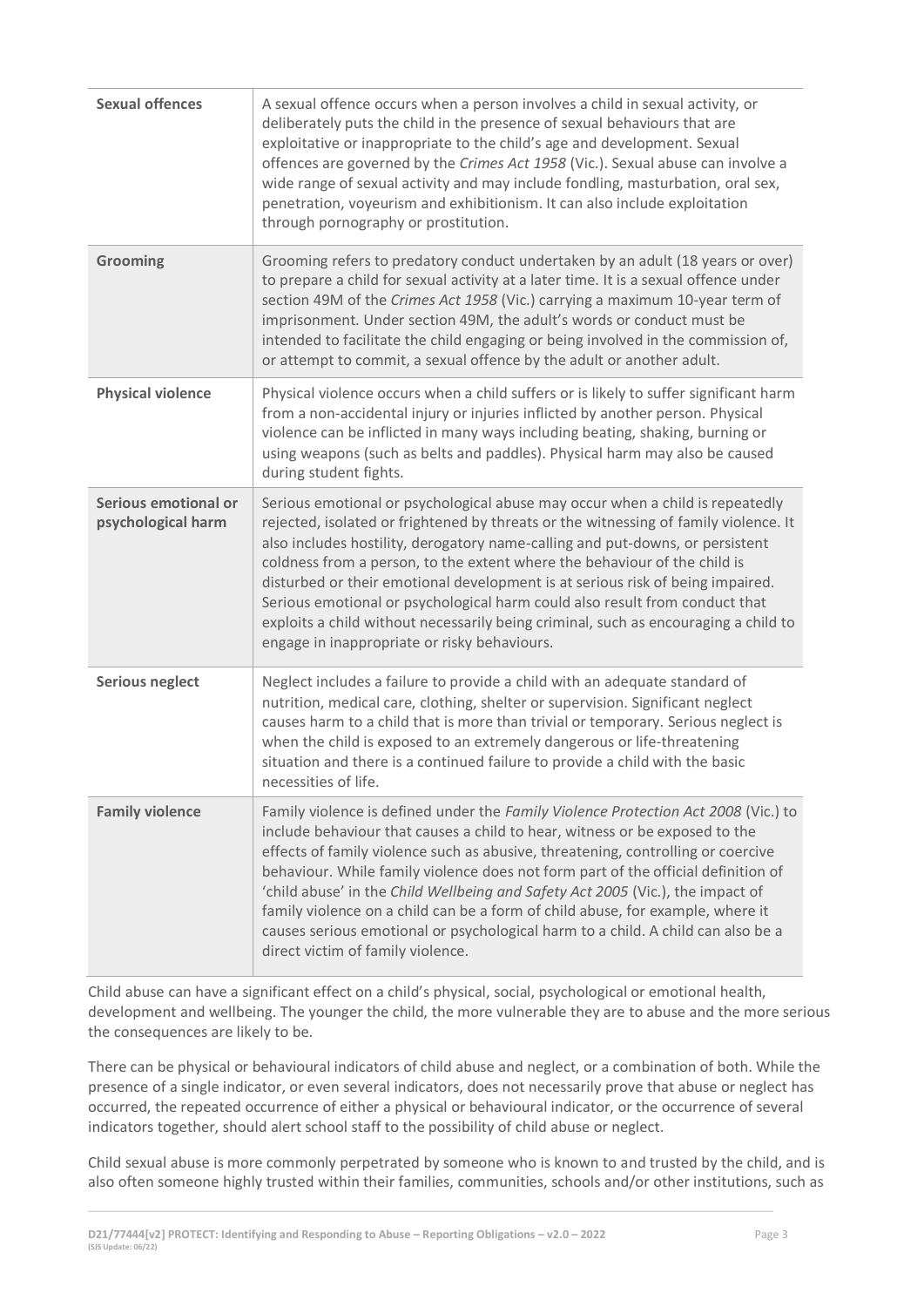the Church.

For further definitions of all types of child abuse, a comprehensive list of the indicators of harm and advice on identifying perpetrators of child sexual abuse, refer to the protocol *[PROTECT: Identifying and Responding to All](https://www.education.vic.gov.au/Documents/about/programs/health/protect/ChildSafeStandard5_SchoolsGuide.pdf)  [Forms of Abuse in Victorian Schools](https://www.education.vic.gov.au/Documents/about/programs/health/protect/ChildSafeStandard5_SchoolsGuide.pdf)[.](http://www.education.vic.gov.au/Documents/about/programs/health/protect/ChildSafeStandard5_SchoolsGuide.pdf)*

# **Sources of child abuse reporting obligations**

### *Children, Youth and Families Act 2005* **(Vic.)**

#### *Mandatory reporting*

Mandatory reporting is a legal requirement under the *Children, Youth and Families Act 2005* (Vic.) to protect children from harm relating to physical injury and sexual abuse. A child, for the purpose of the relevant parts of this Act, is any person who is under the age of 17 years. In Victorian schools, registered teachers, school principals, early childhood workers, registered psychologists, school counsellors and all people in religious ministry are mandated to report a reasonable belief of child physical or sexual abuse to child protection authorities. The report must be made as soon as practicable after forming the belief.

If, in the course of carrying out their duties, a mandatory reporter forms a reasonable belief that a child is in need of protection because the child has suffered, or is likely to suffer, significant harm as a result of physical injury or sexual abuse, and that the child's parents/guardians/carers are unwilling or unable to protect the child, they must report that belief to the Department of Families, Fairness and Housing (DFFH) Child Protection and/or Victoria Police, including the information prescribed in *[PROTECT: Responding to Suspected Child Abuse: A](http://www.education.vic.gov.au/Documents/about/programs/health/protect/PROTECT_Responding_TemplateSchools.pdf)  [Template for all Victorian Schools](http://www.education.vic.gov.au/Documents/about/programs/health/protect/PROTECT_Responding_TemplateSchools.pdf)*, as soon as possible after forming the belief.

A subsequent report must be made on each occasion on which the mandatory reporter becomes aware of further reasonable grounds for the belief and even if the reporter knows that another report has been made concerning the same child and suspected abuse.

The threshold for reporting child abuse incidents, disclosures, concerns or suspicions has been set deliberately low by the joint protocol *PROTECT: Identifying and Responding [to All Forms of Abuse in Victorian Schools](http://www.education.vic.gov.au/Documents/about/programs/health/protect/ChildSafeStandard5_SchoolsGuide.pdf)*[. T](http://www.education.vic.gov.au/Documents/about/programs/health/protect/ChildSafeStandard5_SchoolsGuide.pdf)his protocol focuses on *[Four Critical Actions](http://www.education.vic.gov.au/Documents/about/programs/health/protect/FourCriticalActions_ChildAbuse.pdf)* that all our school staff must take if they form a suspicion or reasonable belief that child abuse has occurred, or that a child is at risk of suffering abuse.

#### <span id="page-3-0"></span>*Reasonable belief*

Where St. Joseph's School staff members are concerned about the safety and wellbeing of a child or young person, they must assess that concern to determine if a report should be made to the relevant agency. If a staff member has witnessed potentially abusive behaviour, has a suspicion or has received a disclosure of child abuse, they must determine whether these observations or receipt of such information have caused the staff member to form a reasonable belief.

A reasonable belief or a belief on reasonable grounds is not the same as having proof, but is more than rumour or speculation. A reasonable belief is formed if a reasonable person in the same position would have formed the belief on the same grounds.

A reasonable belief might be formed if:

- a child states that they have been physically or sexually abused
- any person tells you that they believe someone has been abused; this may include a child who is talking about themselves
- you observe physical or behavioural indicators of abuse, as described in *[PROTECT: Identifying and Responding](http://www.education.vic.gov.au/Documents/about/programs/health/protect/ChildSafeStandard5_SchoolsGuide.pdf)  [to All Forms of Abuse in Victorian Schools](http://www.education.vic.gov.au/Documents/about/programs/health/protect/ChildSafeStandard5_SchoolsGuide.pdf)*
- a child or young person exhibits sexually abusive or age-inappropriate behaviour(s)
- professional observations of the child's behaviour or development cause you to form a belief that the child has been physically or sexually abused, or is likely to be abused.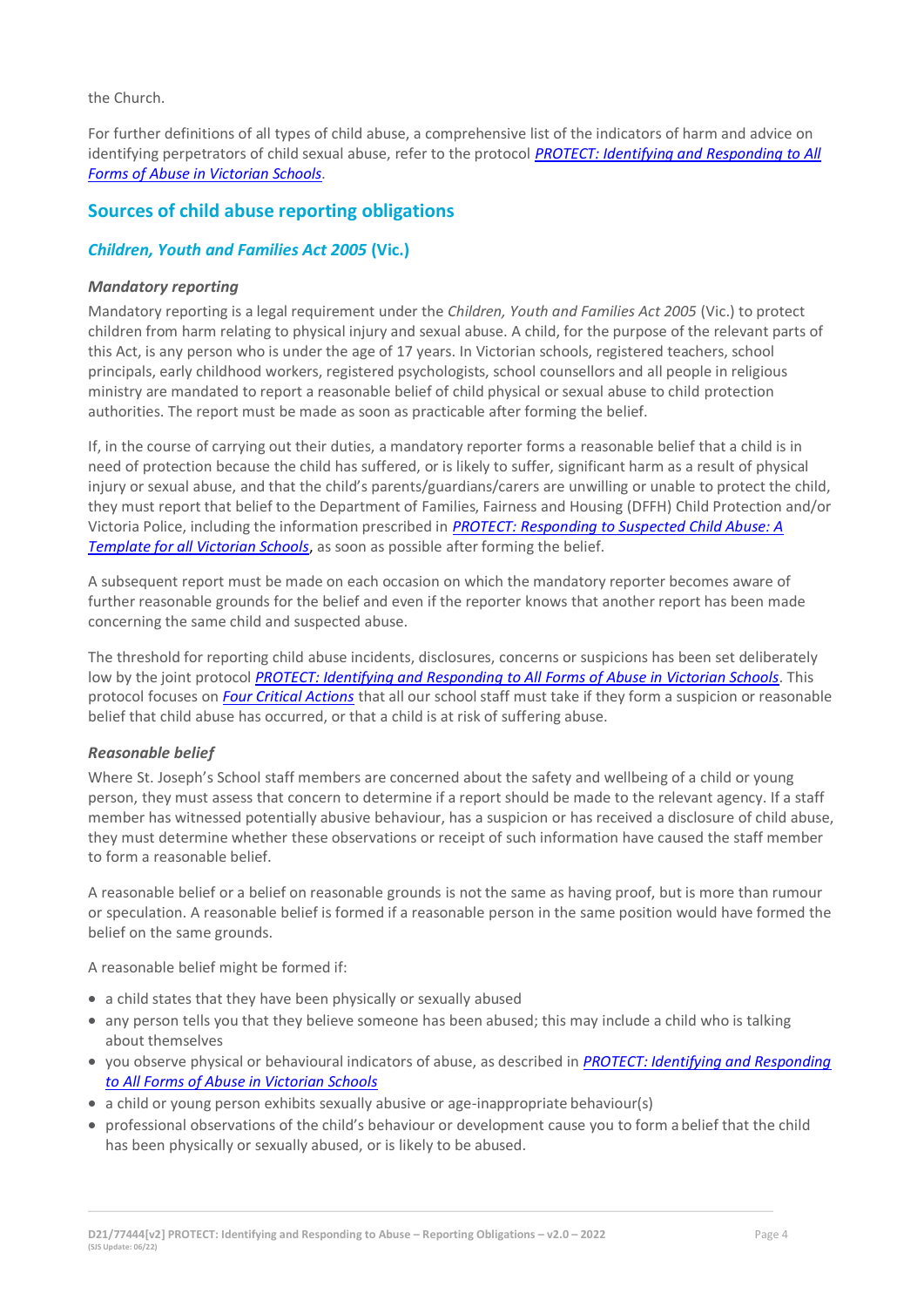While any indicators of possible child abuse or neglect are concerning, it is important to understand that the presence of a number of indicators that suggest either physical or sexual abuse of a child may be sufficient to form a reasonable belief in a mandatory reporter's mind which must be reported.

# *Child Wellbeing and Safety Act 2005* **(Vic.)**

#### *Reportable conduct*

The Reportable Conduct Scheme was created under the *Child Wellbeing and Safety Act 2005* (Vic.) and requires the head of entity, the Executive Director of MACS, to notify the Commission for Children and Young People (CCYP) if an allegation of reportable conduct (a reportable allegation) is made against one of its employees.

**Employees** can include a principal, teacher, administrative or corporate staff member, board or school council employee, contractor, volunteer, school doctor/nurse/medical professional, allied health staff member, or minister of religion or religious leader. It may also include former employees.

**Reportable conduct** is defined under the *Child Wellbeing and Safety Act 2005* (Vic.) to mean a sexual offence, sexual misconduct or physical violence committed against, with or in the presence of a child, behaviour causing significant emotional or psychological harm to a child, or significant neglect of a child.

A **reportable allegation** means any information that leads a person to form a reasonable belief that an employee has committed reportable conduct or misconduct that may involve reportable conduct, whether or not the conduct or misconduct is alleged to have occurred within the course of the person's employment.

The Reportable Conduct Scheme imposes obligations on the head of entity (governing authority). For St. Joseph's School, the Executive Director of our governing body MACS, through our Principal, will:

- have in place systems to prevent reportable conduct and, if reportable conduct is alleged, to ensure allegations are brought to the attention of the Executive Director at the earliest opportunity for investigation and response
- ensure that the CCYP is notified and given updates on the organisation's response to an allegation by contacting the Safeguarding and Standards Team on 03 9267 0228 o[r rcs@macs.vic.edu.au](mailto:rcs@macs.vic.edu.au)
- report to Victoria Police as soon as they become aware that a reportable allegation may involve suspected child abuse or criminal conduct.

Reportable conduct may also include historical reportable allegations. More guidance can be found in *[Reportable Conduct Scheme](https://ccyp.vic.gov.au/assets/resources/RCSInfoSheetUpdates/Historical-Allegations-110718.pdf) – Historical allegations*.

All school staff are required to notify the Principal or, if the Principal is involved in the allegation, a member of the Leadership Team, Regional General Manager or the Executive Director, if they have a reportable allegation. The Principal or a member of the Leadership Team or Regional General Manager (as applicable) must notify the MACS Safeguarding and Standards Team of the allegation of reportable conduct as soon as possible, which in turn will immediately notify the Executive Director.

The Reportable Conduct Scheme does not change mandatory reporting or other reporting obligations, including internal reporting and reporting criminal behaviour to Victoria Police. Reportable conduct reporting should be done in addition to these other reporting obligations.

All allegations of reportable conduct must be referred to the MACS Safeguarding and Standards Team as soon as a Principal or a member of the Leadership Team, or Regional General Manager (as applicable) becomes aware of it. For further support and advice regarding reporting conduct at St. Joseph's School under the Reportable Conduct Scheme, contact the MACS Safeguarding and Standards Team on 03 9267 0228 o[r rcs@macs.vic.edu.au.](mailto:rcs@macs.vic.edu.au)

The *Child Wellbeing and Safety Act 2005* (Vic.) also enables a school, as a prescribed Information Sharing Entity (ISE) to share confidential information with other ISEs to promote child wellbeing or safety, where legislated requirements are met.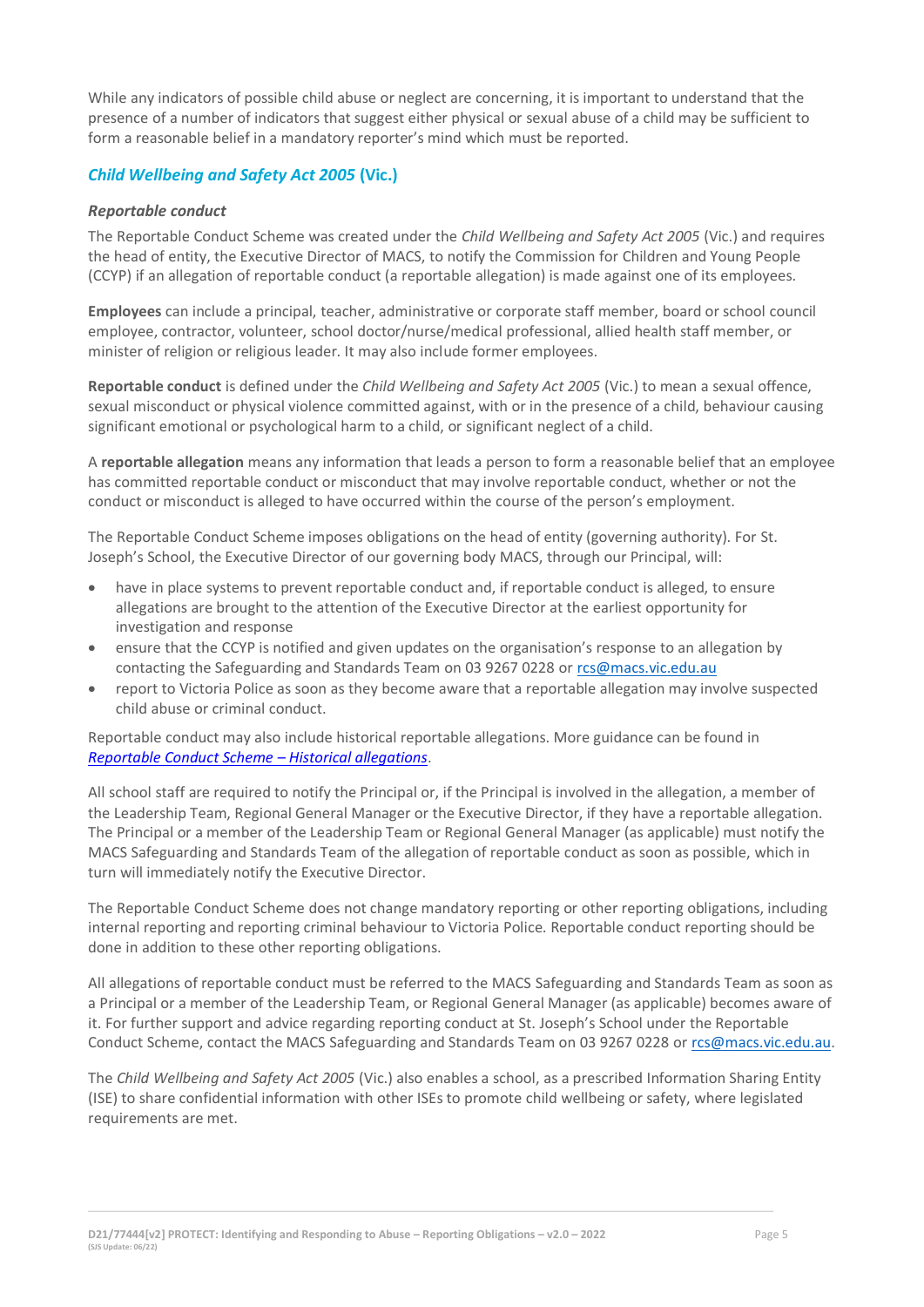# *Crimes Act 1958* **(Vic.)**

In response to the *[Betrayal of Trust](http://www.parliament.vic.gov.au/file_uploads/Inquiry_into_Handling_of_Abuse_Volume_2_FINAL_web_y78t3Wpb.pdf)* report, three criminal offences were introduced under the *Crimes Act 1958* (Vic.):

- **[failure to disclose offence](http://www.justice.vic.gov.au/home/safer%2Bcommunities/protecting%2Bchildren%2Band%2Bfamilies/failure%2Bto%2Bdisclose%2Boffence)**, which requires adults to report to Victoria Police a reasonable belief that a sexual offence has been committed against a child by another adult
- **[failure to protect offence](http://www.justice.vic.gov.au/home/safer%2Bcommunities/protecting%2Bchildren%2Band%2Bfamilies/failure%2Bto%2Bprotect%2Boffence)**, which applies to people in positions of authority within organisations, who knew of a risk of child sexual abuse by someone in the organisation and failed to reduce or remove the risk
- **[grooming offence](http://www.justice.vic.gov.au/home/safer%2Bcommunities/protecting%2Bchildren%2Band%2Bfamilies/grooming%2Boffence)**, which targets communication with a child or their parents/guardians/carers with the intent of committing child sexual abuse.

#### <span id="page-5-0"></span>*Failure to disclose*

Any staff member at St. Joseph's School who forms a reasonable belief that a sexual offence has been committed in Victoria by an adult against a child under 16 must disclose that information to Victoria Police.

Failure to disclose the information to Victoria Police is a criminal offence under section 327 of the *Crimes Act 1958* (Vic.) and applies to all adults (18 years and over) in Victoria, not just professionals who work with children.

The obligation is to disclose that information to Victoria Police as soon as it is practicable to do so, except in limited circumstances such as where the information has already been reported to DFFH Child Protection.

For further information about the failure to disclose offence, see the Department of Justice and Community Safety's '[Failure to disclose offence](https://www.justice.vic.gov.au/safer-communities/protecting-children-and-families/failure-to-disclose-offence)' webpage and *[Betrayal of Trust: Fact Sheet](https://www.justice.vic.gov.au/sites/default/files/embridge_cache/emshare/original/public/2020/06/c5/7f42d28f3/betrayal_of_trust-organisational_duty_fact_sheet_2018%20.doc)*.

#### *Failure to protect*

Any staff member at St. Joseph's School in a position of authority who has the power or responsibility to remove risk, and becomes aware that an adult associated with the school (such as an employee, contractor, volunteer, sport coach or visitor) poses a risk of sexual abuse to a child under 16 who is in the care or supervision of the school, must take all reasonable steps to reduce or remove that risk. At St. Joseph's School, this will include the Principal and Leadership Team.

Failure to take reasonable steps to protect a child in the school from the risk of sexual abuse from an adult associated with the school is a criminal offence under section 49O(1) of the *Crimes Act 1958* (Vic.).

For further information about the failure to protect offence, see the Department of Justice and Community Safety's '[Failure to protect](https://www.justice.vic.gov.au/safer-communities/protecting-children-and-families/failure-to-protect-a-new-criminal-offence-to)' webpage and *[Betrayal of Trust: Fact Sheet](https://www.justice.vic.gov.au/sites/default/files/embridge_cache/emshare/original/public/2020/06/e0/4460c5147/failure_to_protect_betrayal_of_trust_factsheet_2017.pdf)*.

#### *Grooming*

The offence of grooming prohibits predatory conduct designed to prepare or 'groom' a child for future sexual activity and is contained in section 49M(1) of the *Crimes Act 1958* (Vic.). The offence applies to communication with children under 16 years.

Grooming can be conducted in person or online, for example via interaction through social media, web forums and emails. The offence can be committed by any person aged 18 years or over. It does not apply to communication between people who are both under 18 years of age.

For further information about the grooming offence, see the Department of Justice and Community Safety's '[Grooming offence](https://www.justice.vic.gov.au/safer-communities/protecting-children-and-families/grooming-offence)' webpage and *[Betrayal of Trust: Factsheet](https://www.justice.vic.gov.au/sites/default/files/embridge_cache/emshare/original/public/2020/06/e6/ea73d4b66/grooming_betrayal_of_trust_factsheet_2017.pdf)*.

For more information about managing and responding to the risk of abuse, see the DET's 'Student Sexual [Offending and Problem Sexual Behaviour](https://www2.education.vic.gov.au/pal/student-sexual-behaviours/policy)' and '[Risk Management](https://www2.education.vic.gov.au/pal/risk-management-schools/policy) – Schools' webpages.

#### *Education and Training Reform Act 2006* **(Vic.) – child safety obligations**

From a child safety perspective, the key functions of the *Education and Training Reform Act 2006* (Vic.) are to:

• require St. Joseph's School to notify the Victorian Institute of Teaching (VIT) of action taken against a registered teacher or early childhood teacher in response to allegations of serious misconduct or if the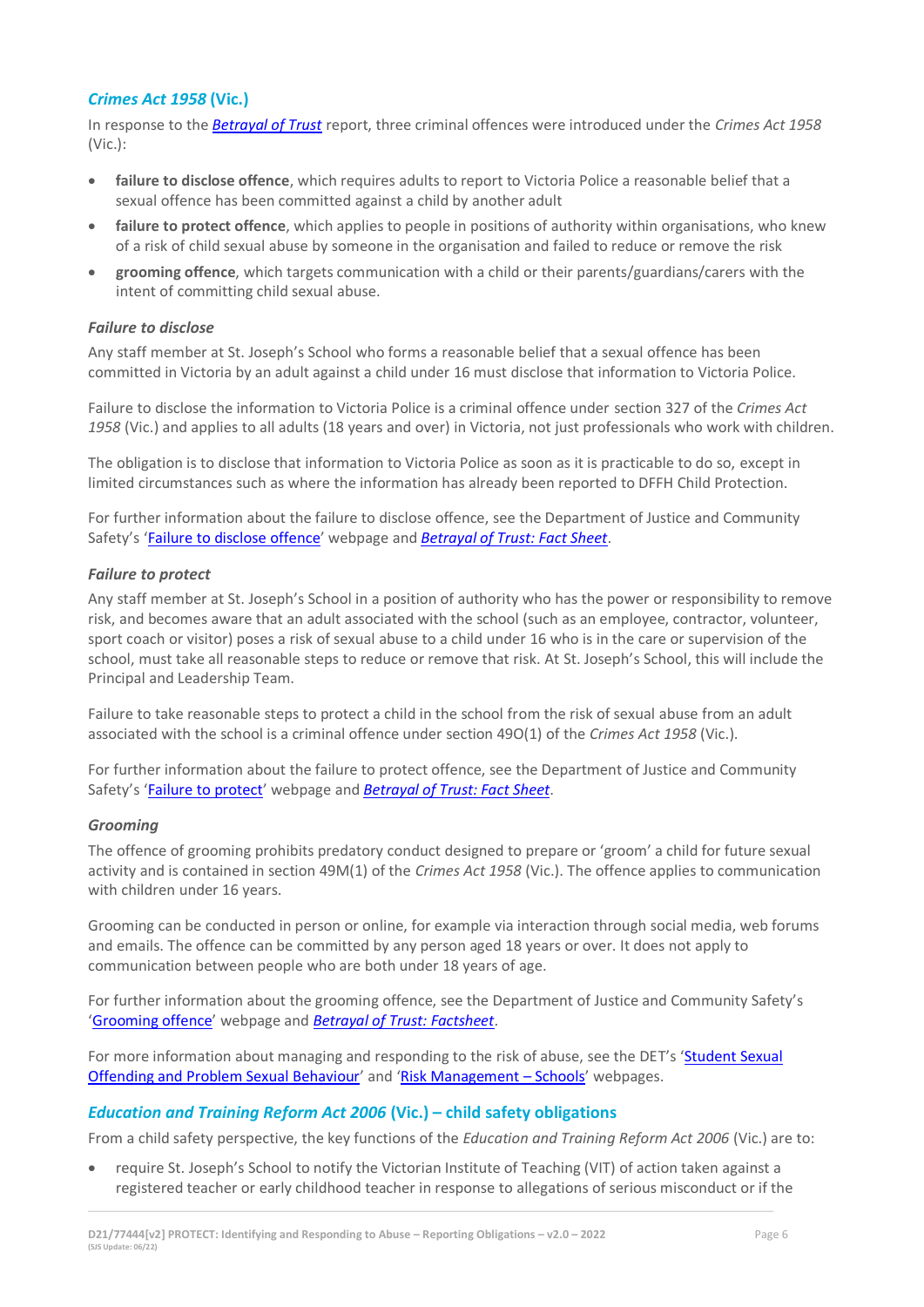school becomes aware that the teacher is currently charged with, or convicted or found guilty of, certain offences including sexual offences

• ensure compliance with the Victorian Child Safe Standards as a requirement of registration for all Victorian schools.

St. Joseph's School and our governing body must ensure that the care, safety and welfare of all students attending the school are in accordance with all applicable Victorian and Commonwealth laws, and that all staff employed at the school are advised of their obligations to child safety.

# *Wrongs Act 1958* **(Vic.) and duty of care**

#### *Organisational duty of care*

The *Wrongs Act 1958* (Vic.) creates an organisational liability for child abuse for organisations that exercise care, supervision or authority over children. This is colloquially referred to as an 'organisational duty of care'.

We and our governing body owe a duty to take reasonable precautions to prevent the abuse (sexual or physical) of a child (under 18) by an individual associated with the school while the child is under the care, supervision or authority of the school.

Individuals associated with the school can include employees, volunteers, office holders, contractors, ministers of religion and religious leaders.

Reasonable precautions that a school could take are not defined in the *Wrongs Act 1958* (Vic.) but, as examples, the following measures are what courts have previously considered to be reasonable precautions in the context of organisational child abuse:

- conducting employment screening and reference checking
- providing supervision and training
- implementing systems to provide early warning of possible offences
- performing random and unannounced inspections to deter misconduct
- encouraging children and adults to notify authorities or parents about any signs of aberrant or unusual behaviour.

#### *School staff duty of care*

School staff have a duty to take reasonable steps to protect children and young people under their care and supervision from harm that is reasonably foreseeable (this duty applies to all school staff). The question of what constitutes reasonable steps will depend on the individual circumstances of each case.

A staff member may breach their duty of care towards a student if they fail to act in the way a reasonable or diligent professional would have acted in the same situation.

For more information on the scope of staff duty of care obligations and examples of reasonable steps they can take in relation to suspected child abuse, refer to the protocol *[PROTECT: Identifying and Responding to All Forms](http://www.education.vic.gov.au/Documents/about/programs/health/protect/ChildSafeStandard5_SchoolsGuide.pdf)  [of Abuse in Victorian Schools.](http://www.education.vic.gov.au/Documents/about/programs/health/protect/ChildSafeStandard5_SchoolsGuide.pdf)*

#### **Victorian Charter of Human Rights and Responsibilities**

While Victorian Catholic schools are not bound by the *Charter of Human Rights and Responsibilities Act 2006* (Vic.), the following principle should be noted:

School staff are required to respond to suspected child abuse with proper consideration for human rights and, when making decisions and taking actions in response to suspected child abuse, to act compatibly with human rights. This means that school staff should take into account the right to protection without discrimination, the right to protection from torture and cruel, inhuman or degrading treatment, and the right to privacy when responding to suspected child abuse.

# Required actions under this Policy

We and our governing body have a moral, legal and mission-driven responsibility to create nurturing school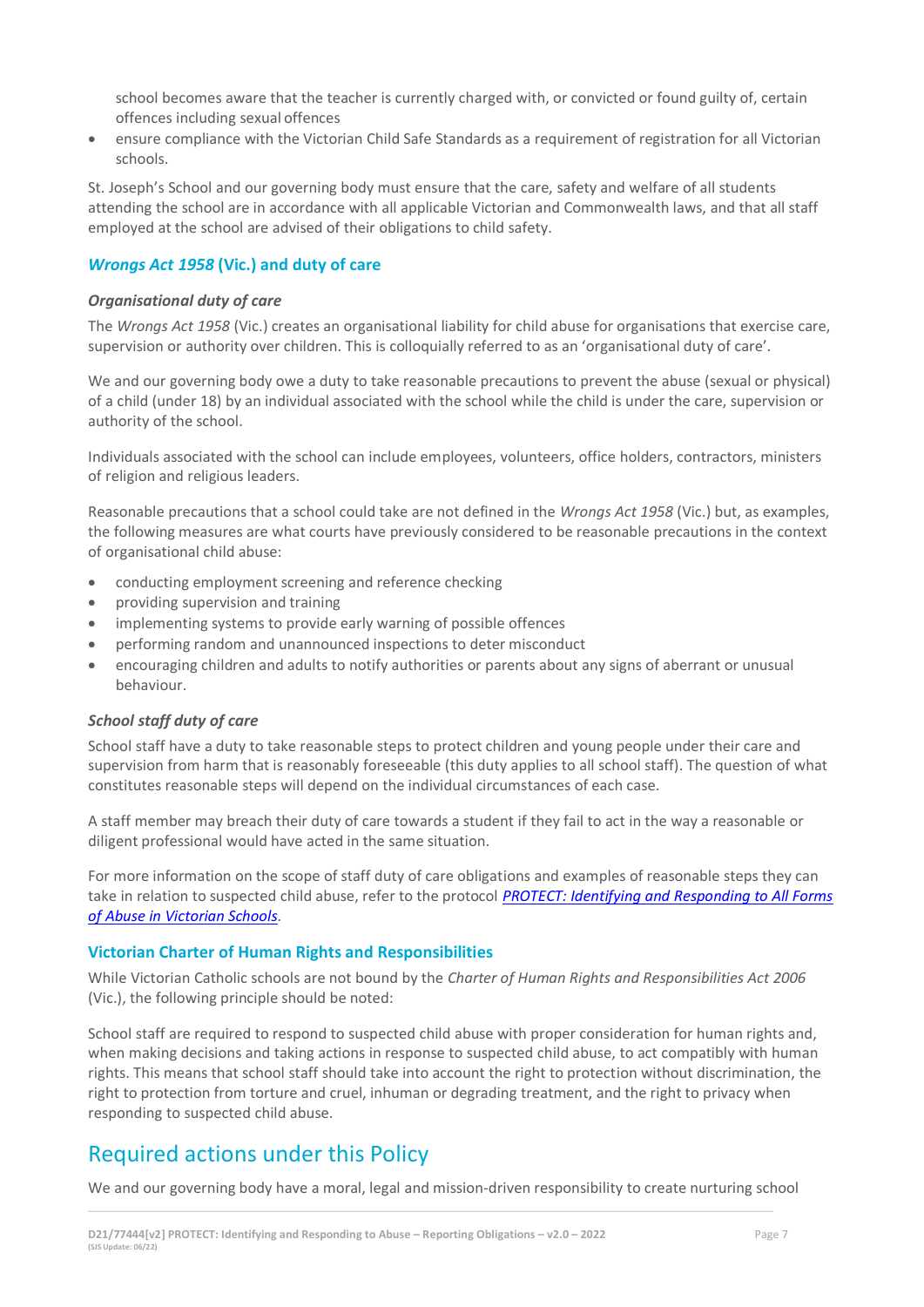environments where children and young people are respected and their voices heard, and where they are safe and feel safe.

Our governing body and every person involved in St. Joseph's School has a responsibility to understand the important and specific role they have individually and collectively, to ensure that complaints and concerns relating to child abuse are taken seriously, and to ensure that the wellbeing and safety of all children and young people are at the forefront of all they do and every decision they make.

**It is our governing body's policy that all schools display the** *[Four Critical Actions for Schools: Responding to](http://www.education.vic.gov.au/Documents/about/programs/health/protect/FourCriticalActions_ChildAbuse.pdf)  [Incidents, Disclosures and Suspicions of Child Abuse](http://www.education.vic.gov.au/Documents/about/programs/health/protect/FourCriticalActions_ChildAbuse.pdf)* **diagram in staffrooms and other strategic areas of the school to ensure all school staff are aware of the actions to take as soon as they witness a child abuse incident, receive a disclosure or form a reasonable suspicion or belief that a child has been, or is at risk of being, abused.**

# **Staff awareness and training**

All teachers, mandatory reporters and all other staff at St. Joseph's School will be made aware of and receive training in relation to their mandatory reporting obligations.

# **Responding to and reporting child abuse concerns**

The approach to responding to and reporting child abuse concerns in the joint protocol incorporates *[Four Critical](http://www.education.vic.gov.au/Documents/about/programs/health/protect/FourCriticalActions_ChildAbuse.pdf)  [Actions for Schools: Responding to Incidents, Disclosures and Suspicions of Child Abuse](http://www.education.vic.gov.au/Documents/about/programs/health/protect/FourCriticalActions_ChildAbuse.pdf)*

At St. Joseph's School, a staff member must take any complaint or concern relating to child abuse seriously. They must act, and follow the Four Critical Actions, as soon as they become aware of a child abuse incident – that is, when a child is experiencing, or is at risk of experiencing, abuse. The staff member must ensure that they act promptly and thoroughly in their response.

### **Becoming aware of a child abuse incident**

There are four main ways in which a school staff member may become aware that a child is experiencing, or is at risk of experiencing, abuse:

#### **1. Witnessing an incident**

If you witness an incident where you believe a child has been subjected to, or may be at risk of, abuse, including exposure to family violence, you must first take immediate action to protect the safety of the child or children involved and then refer to *[Four Critical Actions for Schools: Responding to Incidents, Disclosures](http://www.education.vic.gov.au/Documents/about/programs/health/protect/FourCriticalActions_ChildAbuse.pdf)  [and Suspicions of Child Abuse](http://www.education.vic.gov.au/Documents/about/programs/health/protect/FourCriticalActions_ChildAbuse.pdf)*.

#### **2. Forming a suspicion or reasonable belief**

All suspicions that a child has been, is being or is at risk of being abused must be taken seriously, including suspicions that the abuse is taking or may take place outside school grounds or areas. If your suspicion develops into a reasonable belief, you must act and refer to *[Four Critical Actions for Schools: Responding to](http://www.education.vic.gov.au/Documents/about/programs/health/protect/FourCriticalActions_ChildAbuse.pdf)  [Incidents, Disclosures and Suspicions of Child Abuse](http://www.education.vic.gov.au/Documents/about/programs/health/protect/FourCriticalActions_ChildAbuse.pdf)*.

#### **3. Receiving a disclosure about or from a current student**

All disclosures must be treated seriously. You should immediately refer to *[Four Critical Actions for Schools:](http://www.education.vic.gov.au/Documents/about/programs/health/protect/FourCriticalActions_ChildAbuse.pdf)  [Responding to Incidents, Disclosures and Suspicions of Child Abuse](http://www.education.vic.gov.au/Documents/about/programs/health/protect/FourCriticalActions_ChildAbuse.pdf)*[.](http://www.education.vic.gov.au/Documents/about/programs/health/protect/FourCriticalActions_ChildAbuse.pdf)

#### **4. Receiving a disclosure about or from a former student**

If you receive a disclosure from a former student about historical abuse, you must act. If the former student is currently of school age and attending a Victorian school, you must immediately refer to *[Four Critical](http://www.education.vic.gov.au/Documents/about/programs/health/protect/FourCriticalActions_ChildAbuse.pdf)  [Actions for Schools: Responding to Incidents, Disclosures and Suspicions of Child Abuse](http://www.education.vic.gov.au/Documents/about/programs/health/protect/FourCriticalActions_ChildAbuse.pdf)*[.](http://www.education.vic.gov.au/Documents/about/programs/health/protect/FourCriticalActions_ChildAbuse.pdf)

If the former student is no longer of school age or attending a Victorian school, you must still report the disclosure to DFFH [Child Protection](https://www.education.vic.gov.au/about/contact/Pages/reportingabuse.aspx)[.](http://www.education.vic.gov.au/about/contact/Pages/reportingabuse.aspx?Redirect=1)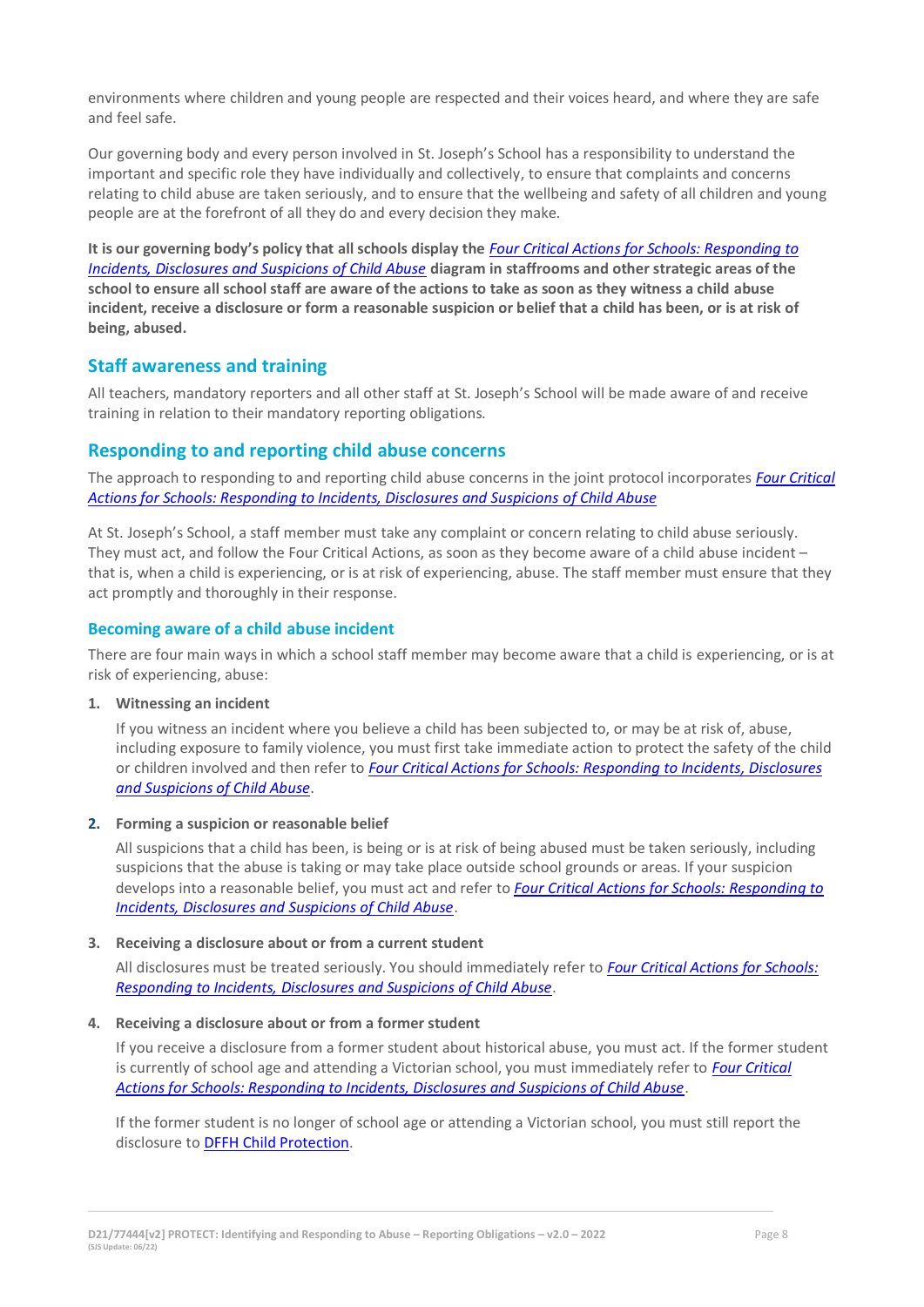#### *Notes and records*

St. Joseph's School staff members are to keep clear and comprehensive notes relating to incidents, disclosures and allegations of child abuse using **PROTECT: Responding to Suspected Child Abuse: A Template for all Victorian** *[Schools](http://www.education.vic.gov.au/Documents/about/programs/health/protect/PROTECT_Responding_TemplateSchools.pdf)*.

Even if a St. Joseph's School staff member decides not to make a report, they must still accurately document their notes relating to the incident, disclosure or allegation of child abuse using *[PROTECT: Responding to](http://www.education.vic.gov.au/Documents/about/programs/health/protect/PROTECT_Responding_TemplateSchools.pdf)  [Suspected Child Abuse: A Template for all Victorian Schools](http://www.education.vic.gov.au/Documents/about/programs/health/protect/PROTECT_Responding_TemplateSchools.pdf)*.

Notes and records must be kept securely on school grounds and must not be destroyed as they may be needed at a later time.

#### *Disclosures*

It is the role of St. Joseph's School staff members to reassure and support a child or young person who makes a disclosure of abuse, and to ensure that the disclosure is taken seriously. However, school staff members should never promise to keep any disclosures confidential, as all disclosures of abuse must be reported.

The role of St. Joseph's School staff remains the same if disclosures are made by a parent/guardian/carer or a sibling, or if disclosures involve family violence.

For strategies on how to manage a disclosure, refer to *[PROTECT: Identifying and Responding to All Forms of](http://www.education.vic.gov.au/Documents/about/programs/health/protect/ChildSafeStandard5_SchoolsGuide.pdf)  [Abuse in Victorian Schools.](http://www.education.vic.gov.au/Documents/about/programs/health/protect/ChildSafeStandard5_SchoolsGuide.pdf)*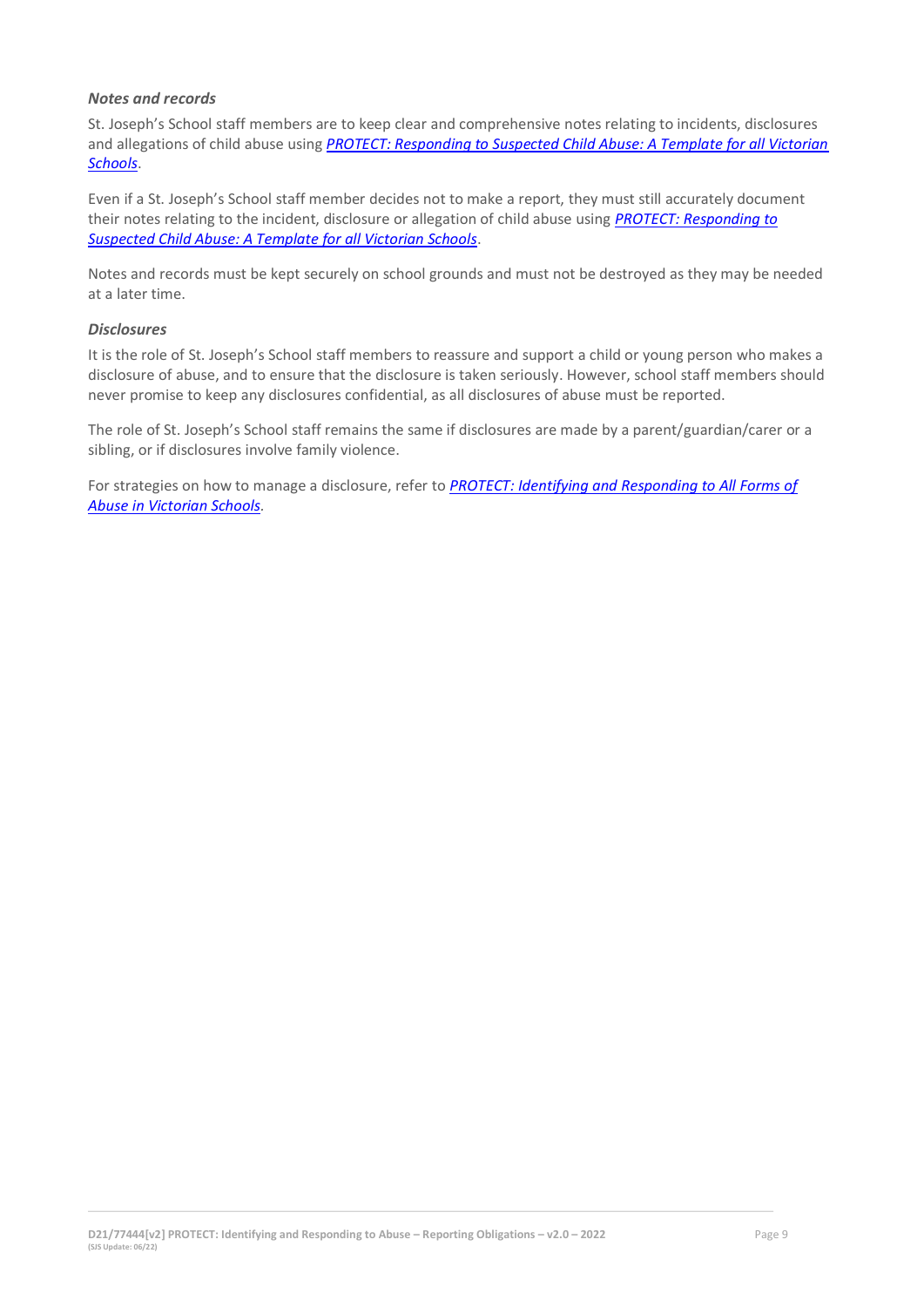# **The Four Critical Actions**

There are Four Critical Actions which must be taken when responding to and reporting a child abuse incident, disclosure or suspicion:

- 1. Responding to an Emergency
- 2. Reporting to Authorities
- 3. Contacting Parents/Carers
- 4. Providing Ongoing Support.

### *Critical Action 1: Responding to an Emergency*

This first step is only applicable if a child has just been abused or is at risk of immediate harm. If this is not the case, go straight to Critical Action 2: Reporting to Authorities.

If the child has just been abused or is at risk of immediate harm, you must take reasonable steps to protect the child, including:

- separating the alleged victim and others involved, ensuring that if the parties involved are all present at the school, they are supervised separately by a school staffmember
- arranging and providing urgent medical assistance where necessary, including administering first aid or calling 000 for an ambulance
- calling 000 for urgent police assistance if the person who is alleged to have engaged in the abuse poses an immediate risk to the health and safety of any person.

If the child abuse incident has occurred at St. Joseph's School, staff should also ensure that reasonable steps are taken to preserve the environment, the clothing and other items, and to prevent any potential witnesses (including school staff members, volunteers and contractors) from discussing the incident until Victoria Police or relevant authorities arrive on the premises.

#### *Critical Action 2: Reporting to Authorities*

All forms and instances of suspected or alleged child abuse must be reported to the appropriate authority.

Once immediate health and safety concerns have been addressed, the St. Joseph's School staff member must take steps to report the incident, suspicion or disclosure of child abuse as soon as practicable. Failure to report physical and sexual child abuse may amount to a criminal offence.

There are different reporting procedures depending on:

- whether the source of the suspected or alleged abuse comes from within the school or within the family or community of the child
- the type of abuse.

In all cases, St. Joseph's School staff members must report internally to the Principal or, if the Principal is involved in the allegation, the Leadership Team.

Additionally:

- where the source of the abuse comes from within St. Joseph's School, that is, the suspected or alleged abuse involves a school staff member, volunteer, allied health professional, officer/office holder, contractor or visitor at St. Joseph's School, it must be reported to Victoria Police
- where the suspicion, belief or disclosure relates to sexual abuse or grooming, it must be reported to Victoria Police
- where the source of the abuse comes from within the family or community and is not sexual abuse or grooming, it must be reported to DFFH Child Protection.

The DFFH and DET have deliberately set a low threshold for the formation of a 'reasonable belief'. For more information, refer to the [Reasonable belief](#page-3-0) section of this Policy.

*[Four Critical Actions for Schools: Responding to Incidents, Disclosures and Suspicions of Child Abuse](http://www.education.vic.gov.au/Documents/about/programs/health/protect/FourCriticalActions_ChildAbuse.pdf)* requires all school staff to report all incidents, suspicions and disclosures of abuse as soon as possible to the relevant authorities.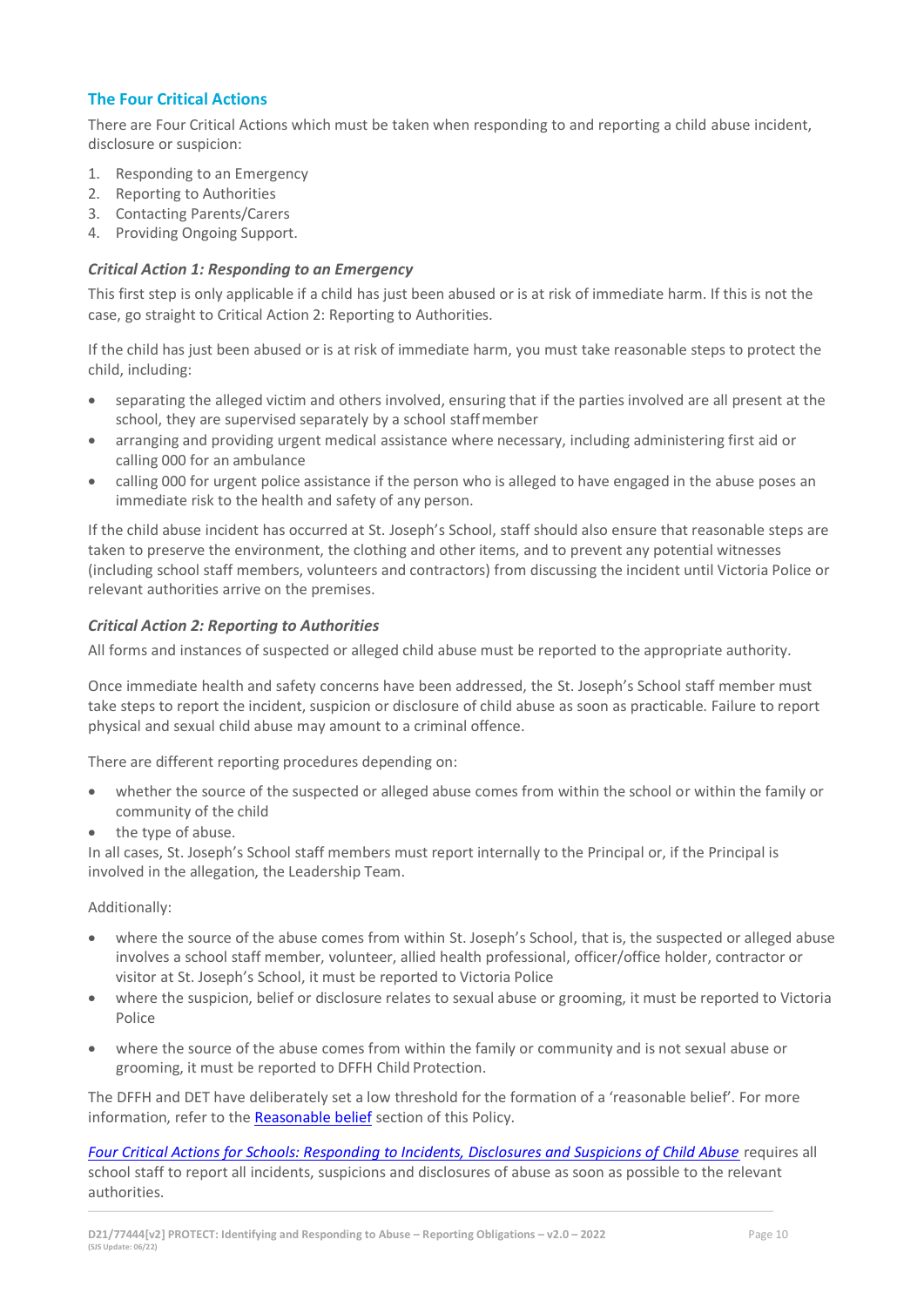# *How to make a mandatory report*

The table below describes the information to include when making a **mandatory report** about child abuse or child abuse concerns. If a child is at immediate risk of harm, contact Victoria Police immediately.

| <b>Making a Mandatory Report</b>         |                                                                                                                                                                                                                                                                                                                                                                                                                                                                                                                                                                                                                                                                                                                                                                                                                                                                                                                                                                                                     |  |
|------------------------------------------|-----------------------------------------------------------------------------------------------------------------------------------------------------------------------------------------------------------------------------------------------------------------------------------------------------------------------------------------------------------------------------------------------------------------------------------------------------------------------------------------------------------------------------------------------------------------------------------------------------------------------------------------------------------------------------------------------------------------------------------------------------------------------------------------------------------------------------------------------------------------------------------------------------------------------------------------------------------------------------------------------------|--|
| <b>Step</b>                              | <b>Description</b>                                                                                                                                                                                                                                                                                                                                                                                                                                                                                                                                                                                                                                                                                                                                                                                                                                                                                                                                                                                  |  |
| 1. Keep notes                            | Keep comprehensive notes that are dated and include the following information:<br>a description of the concerns (e.g. physical injuries, student behaviour)<br>$\bullet$<br>the source of those concerns (e.g. observation, report from child or another<br>$\bullet$<br>person)<br>the actions taken as a result of the concerns (e.g. consultation with the principal,<br>$\bullet$<br>report to DFFH Child Protection).<br>St. Joseph's School staff can use the template provided in <b>PROTECT: Responding to</b><br>Suspected Child Abuse: A Template for all Victorian Schools to record their notes.                                                                                                                                                                                                                                                                                                                                                                                        |  |
| 2. Discuss<br>concerns                   | Due to the complexity of child abuse incidents, disclosures and suspicions, it is<br>recommended that concerns and observations regarding suspected physical or sexual<br>abuse of a child are discussed with the Principal or a member of the Leadership Team<br>and/or via the MACS Regional General Manager.<br>This is not a legal requirement; however, it will help to ensure support is provided to<br>all involved in matters of this nature. The confidentiality of these discussions must be<br>maintained.<br>You should then make your own assessment about whether you are required to make<br>a report about the child or young person and to whom the report should be made.<br>It is important to remember that the duty to report abuse or suspicions of abuse<br>exists even if the Principal, member of the Leadership Team or a representative of<br>MACS advises you not to proceed with reporting suspected abuse.                                                            |  |
| 3. Gather and<br>document<br>information | Gather the relevant information necessary to make the report. This should include<br>the following:<br>full name, date of birth and residential address of the child or young person<br>$\bullet$<br>details of the concerns and the reasons for those concerns<br>$\bullet$<br>your involvement with the child or young person<br>$\bullet$<br>details of any other agencies which may be involved with the child or young<br>$\bullet$<br>person.<br>This information should be collected and documented using <i>PROTECT: Responding to</i><br>Suspected Child Abuse: A Template for all Victorian Schools. The template is to be<br>used to record as much information as possible to provide when you make your<br>report to either Victoria Police or DFFH Child Protection.<br>It is critical that completing the template does not impact on reporting times - if a<br>child is in immediate danger, St. Joseph's School staff need to report the matter to<br>Victoria Police immediately. |  |
| 4. Make the<br>report                    | To report concerns which are life-threatening, phone 000 or the local police station.<br>Where the source of the abuse comes from within St. Joseph's School, that is, the<br>suspected or alleged abuse involves a St. Joseph's School staff member, volunteer,<br>allied health practitioner, officer/office holder, contractor or visitor at the school:                                                                                                                                                                                                                                                                                                                                                                                                                                                                                                                                                                                                                                         |  |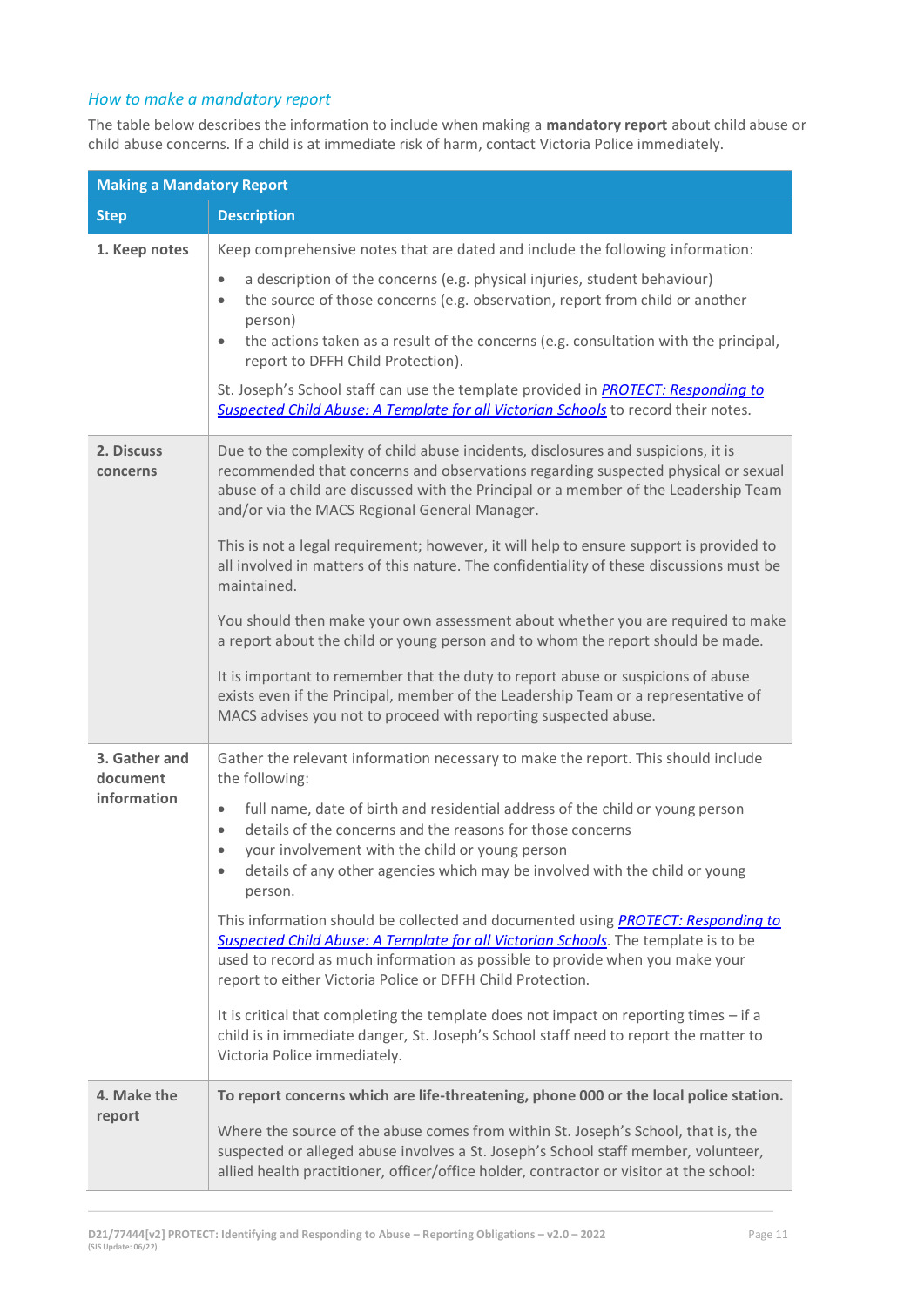| <b>Making a Mandatory Report</b>                   |                                                                                                                                                                                                                                                                                                                                                                                                                                                                                                                                                                                                                                                                                                               |  |
|----------------------------------------------------|---------------------------------------------------------------------------------------------------------------------------------------------------------------------------------------------------------------------------------------------------------------------------------------------------------------------------------------------------------------------------------------------------------------------------------------------------------------------------------------------------------------------------------------------------------------------------------------------------------------------------------------------------------------------------------------------------------------|--|
| <b>Step</b>                                        | <b>Description</b>                                                                                                                                                                                                                                                                                                                                                                                                                                                                                                                                                                                                                                                                                            |  |
|                                                    | contact Victoria Police, which will contact DFFH Child Protection when<br>$\bullet$<br>appropriate<br>report internally to:<br>$\bullet$<br>the Principal, or the Leadership Team if the Principal is involved in the<br>allegation<br><b>MACS Regional General Manager</b><br>Where the source of the suspected or alleged abuse comes from within the child's                                                                                                                                                                                                                                                                                                                                               |  |
|                                                    | family or community, you must:<br>report sexual abuse and grooming to Victoria Police<br>$\bullet$<br>report the matter to <b>DFFH Child Protection</b> if you consider the child to be in need<br>$\bullet$<br>of protection due to child abuse, or that they have been, are being or are at risk<br>of being harmed due to any form of abuse, including family violence. If after<br>hours, call the Child Protection Emergency Service on 13 12 78<br>report internally to:<br>$\bullet$<br>the Principal, or a member of the Leadership Team if the Principal is<br>unavailable<br><b>MACS Regional General Manager</b>                                                                                   |  |
| 5. Document<br>written records<br>of report        | Make a written record of the report, including the following information:<br>$\bullet$<br>the date and time of the report, and a summary of what was reported<br>the name and position of the person who made the report, and the person who<br>$\bullet$<br>received the report.<br>The information initially recorded in <b>PROTECT: Responding to Suspected Child Abuse:</b><br>A Template for all Victorian Schools and any additional information provided to either<br>Victoria Police or DFFH Child Protection are to be stored securely and maintained<br>indefinitely by St. Joseph's School to ensure that records are accessible upon request<br>by external authorities investigating the matter. |  |
| 6. Additional<br>steps for<br>overseas<br>students | Where a child abuse incident, disclosure or suspicion involves an international<br>student at the school and the school has issued a Confirmation of Appropriate<br>Accommodation and Welfare (CAAW) letter for that student (thereby assuming<br>responsibility for the child's accommodation, support and general welfare), the<br>school will also need to contact the Victorian Registration and Qualifications<br>Authority (VRQA).                                                                                                                                                                                                                                                                      |  |

# *Reporting that is non-mandatory*

St. Joseph's School staff members, volunteers, contractors and other service providers who are not mandatory reporters nevertheless have professional and moral (and sometimes legal) obligations to report a child abuse incident, disclosure or suspicion. Please refer to St. Joseph's School protocols in relation to reporting a child abuse incident, disclosure or suspicion that is not the subject of a mandatory reporting obligation.

#### *How to report allegations of reportable conduct*

The table below describes the information to include when making an allegation of reportable conduct about an employee (persons engaged by the entity such as volunteers, contractors, office holders, board members, board committee members, school advisory council members and officers of a religious body) at the school. The Reportable Conduct Scheme is in addition to a St. Joseph's School staff member's mandatory reporting or criminal reporting obligations. Reference should also be made to the Reportable Conduct Policy if an allegation of reportable conduct is made.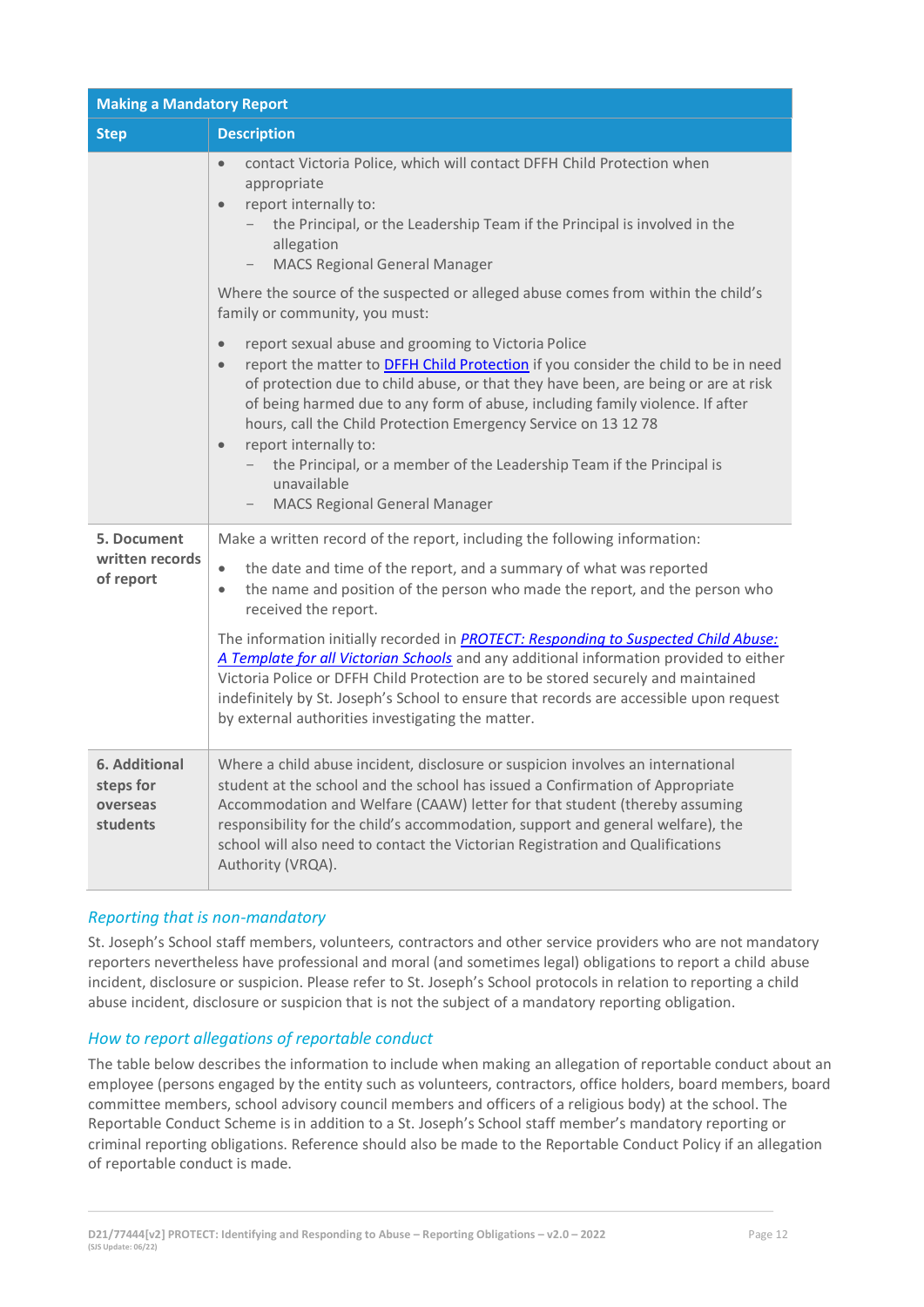Any allegations of criminal conduct, including physical violence, significant emotional or psychological abuse, sexual offences and significant neglect must be reported to Victoria Police as the priority. However, school staff members may find they also need to make an allegation of reportable conduct for the same incident.

For further support and advice regarding reporting conduct in St. Joseph's School under the Reportable Conduct Scheme, contact the MACS Safeguarding and Standards Team on 03 9267 0228 o[r rcs@macs.vic.edu.au.](mailto:rcs@macs.vic.edu.au.)

| <b>Making an Allegation of Reportable Conduct</b> |                                                                                                                                                                                                                                                                                                                                                                                                                                                                                                                                                                                                                                                     |  |
|---------------------------------------------------|-----------------------------------------------------------------------------------------------------------------------------------------------------------------------------------------------------------------------------------------------------------------------------------------------------------------------------------------------------------------------------------------------------------------------------------------------------------------------------------------------------------------------------------------------------------------------------------------------------------------------------------------------------|--|
| <b>Step</b>                                       | <b>Description</b>                                                                                                                                                                                                                                                                                                                                                                                                                                                                                                                                                                                                                                  |  |
| 1. Keep notes                                     | Keep comprehensive notes that are dated and include the following information:                                                                                                                                                                                                                                                                                                                                                                                                                                                                                                                                                                      |  |
|                                                   | a description of the concerns (e.g. physical injuries, student behaviour)<br>$\bullet$<br>the source of those concerns (e.g. observation, report from child or another<br>$\bullet$<br>person)<br>any actions taken as a result of the concerns (e.g. consultation with the<br>$\bullet$<br>Principal, report to DFFH Child Protection).                                                                                                                                                                                                                                                                                                            |  |
| 2. Make the<br>report                             | As soon as a person forms a reasonable belief that an employee (persons engaged<br>by the entity such as volunteers, contractors, office holders, board members,<br>board committee members, school advisory council members and officers of a<br>religious body) at the school has engaged in reportable conduct or misconduct<br>that may involve reportable conduct, you must report this allegation to the<br>school's Principal or, if the Principal is involved in the allegation, the Leadership<br>Team or the Regional General Manager who will notify the MACS Safeguarding<br>and Standards Team on 03 9267 0228 or rcs@macs.vic.edu.au. |  |

# *What should the principal of St. Joseph's School do about a reportable allegation?*

Below are the steps that the principal of St. Joseph's School must take if there is a potential reportable allegation. These steps are in general order of priority, but the guidance may change depending on the circumstances. In all cases, reportable allegations must be referred to the MACS Safeguarding and Standards Team as soon as practicable on 03 9267 0228 or [rcs@macs.vic.edu.au.](mailto:rcs@macs.vic.edu.au)

Reference should also be made to the Reportable Conduct Policy to ensure that all obligations are complied with in relation to reporting an allegation of reportable conduct.

| What if a student or another child informs you | What if a staff member or another adult informs |
|------------------------------------------------|-------------------------------------------------|
| of a reportable allegation?                    | you of a reportable allegation?                 |

1. The first step should always be to ensure the student/child is safe. If you believe a child faces immediate danger or risk of harm, contact Victoria Police on 000.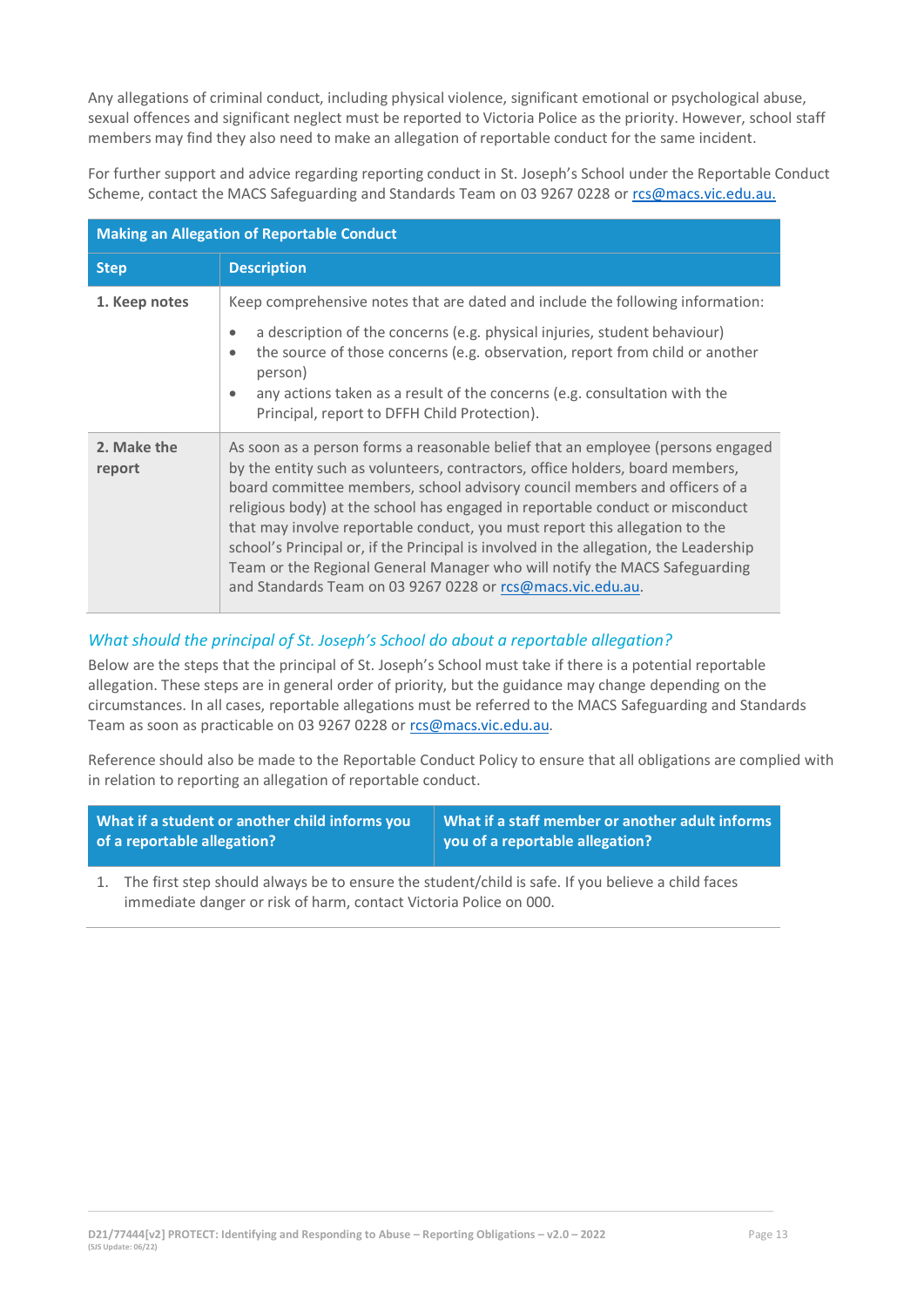| What if a student or another child informs you<br>of a reportable allegation? |                                                                                                                                                                                                     | What if a staff member or another adult informs<br>you of a reportable allegation? |                                                                                                                                                                            |  |
|-------------------------------------------------------------------------------|-----------------------------------------------------------------------------------------------------------------------------------------------------------------------------------------------------|------------------------------------------------------------------------------------|----------------------------------------------------------------------------------------------------------------------------------------------------------------------------|--|
| 2.                                                                            | When speaking with a child or young person,<br>it is important to remember that if they have<br>decided to speak to you, then there is a good<br>chance they trust you.                             | 2.                                                                                 | Thank the individual for bringing the<br>allegation to your attention. Offer them<br>support and assistance as necessary. If they<br>are a staff member, refer them to the |  |
|                                                                               | Give the child or young person your full<br>attention.                                                                                                                                              |                                                                                    | Employee Assistance Program (EAP), where<br>available.                                                                                                                     |  |
| $\bullet$                                                                     | Listen calmly and empathically.                                                                                                                                                                     |                                                                                    |                                                                                                                                                                            |  |
| $\bullet$                                                                     | Reassure the child or young person that it is<br>right to tell.                                                                                                                                     |                                                                                    |                                                                                                                                                                            |  |
| $\bullet$                                                                     | Accept the child or young person will disclose<br>only what they are comfortable disclosing<br>and recognise the bravery/strength of the<br>child for talking about something that is<br>difficult. |                                                                                    |                                                                                                                                                                            |  |
| $\bullet$                                                                     | Let the child or young person take their time.                                                                                                                                                      |                                                                                    |                                                                                                                                                                            |  |
| $\bullet$                                                                     | Let the child or young person use their own<br>words.                                                                                                                                               |                                                                                    |                                                                                                                                                                            |  |
| $\bullet$                                                                     | Don't make promises you cannot keep.                                                                                                                                                                |                                                                                    |                                                                                                                                                                            |  |
| 3.                                                                            | Tell the child or young person what you plan<br>to do next.                                                                                                                                         | 3.                                                                                 | Explain to the person making the report that<br>the school will manage the concern<br>confidentially and, to protect all parties, they<br>should not discuss the matter.   |  |

- 4. Take a moment to make a record of the allegations. If appropriate, use *[PROTECT: Responding to](http://www.education.vic.gov.au/Documents/about/programs/health/protect/PROTECT_Responding_TemplateSchools.pdf)  [Suspected Child Abuse: A Template for all Victorian Schools](http://www.education.vic.gov.au/Documents/about/programs/health/protect/PROTECT_Responding_TemplateSchools.pdf)*. You may also make a note in your diary. If a staff member, parent/guardian/carer or other adult was present, ask them to make a record as well.
- 5. Consider whether you need to refer the matter to Victoria Police or DFFH Child Protection. If necessary, report the matter in accordance with the actions documented in *[PROTECT: Identifying](http://www.education.vic.gov.au/Documents/about/programs/health/protect/ChildSafeStandard5_SchoolsGuide.pdf)  [and Responding to All Forms of Abuse in Victorian Schools](http://www.education.vic.gov.au/Documents/about/programs/health/protect/ChildSafeStandard5_SchoolsGuide.pdf)* and *[Four Critical Actions for Schools:](http://www.education.vic.gov.au/Documents/about/programs/health/protect/FourCriticalActions_ChildAbuse.pdf)  [Responding to Incidents, Disclosures and Suspicions of Child Abuse](http://www.education.vic.gov.au/Documents/about/programs/health/protect/FourCriticalActions_ChildAbuse.pdf)*, using *[PROTECT: Responding to](http://www.education.vic.gov.au/Documents/about/programs/health/protect/PROTECT_Responding_TemplateSchools.pdf)  [Suspected Child Abuse: A Template for all Victorian Schools](http://www.education.vic.gov.au/Documents/about/programs/health/protect/PROTECT_Responding_TemplateSchools.pdf)*.
- 6. If relevant, notify the child's parents/guardians/carers following advice in *[PROTECT: Identifying](http://www.education.vic.gov.au/Documents/about/programs/health/protect/ChildSafeStandard5_SchoolsGuide.pdf)  [and Responding to All Forms of Abuse in Victorian Schools](http://www.education.vic.gov.au/Documents/about/programs/health/protect/ChildSafeStandard5_SchoolsGuide.pdf)* and *[Four Critical Actions for Schools:](http://www.education.vic.gov.au/Documents/about/programs/health/protect/FourCriticalActions_ChildAbuse.pdf)  [Responding to Incidents, Disclosures and Suspicions of Child Abuse](http://www.education.vic.gov.au/Documents/about/programs/health/protect/FourCriticalActions_ChildAbuse.pdf)*.
- 7. As soon as practicable, contact the MACS Safeguarding and Standards Team for advice (including guidance as to whether the alleged conduct is reportable), support and assistance to discuss the circumstances, and notify the MACS Executive Director.
- 8. If the matter does involve a reportable allegation, the Principal, with the assistance of the MACS Safeguarding and Standards Team, will notify the CCYP with authorisation from the MACS Executive Director.
- 9. Conduct a risk assessment (with the assistance of MACS Safeguarding and Standards Team) to determine any measures that should be put in place to manage the person against whom allegations have been made, and to protect the student(s)/child(ren) against whom reportable conduct may have occurred.

If you think you have a reportable allegation, it is important that you: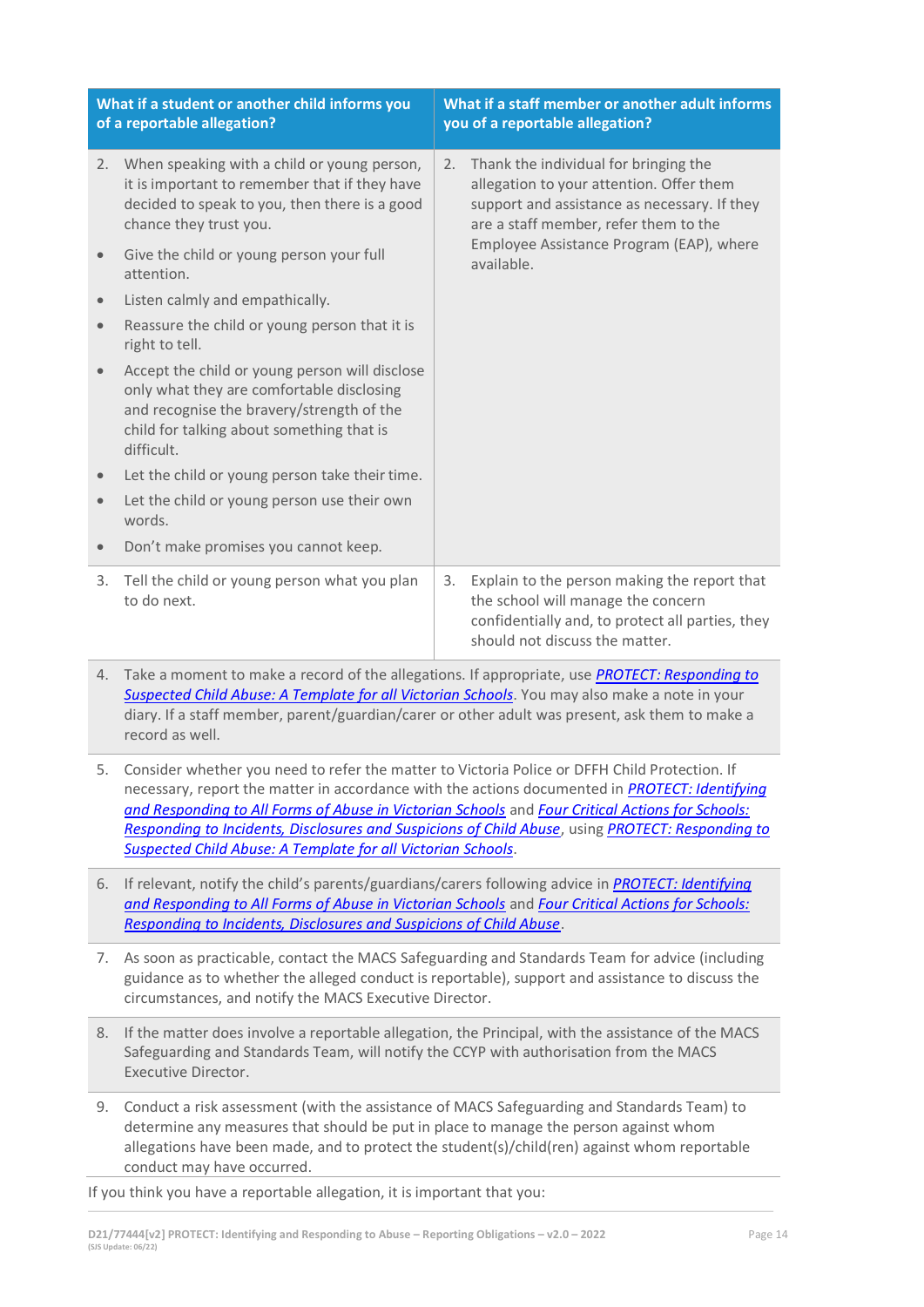- do not say or do anything to suggest to the student that you doubt them or make them feel ashamed to have revealed the allegation
- do not start investigating the allegation, including unnecessarily questioning the student or speaking with the person who is the subject of the allegation, without conducting a risk assessment; otherwise you may be putting the student, the staff member, the school or the investigation at risk.

# *Child FIRST/The Orange Door*

If you believe that a child is not subject to abuse, including family violence, but you still hold significant concerns for their wellbeing (e.g. risk-taking behaviour, parenting difficulties, isolation from family or lack of support), **you must still act**. This may include making a referral to or seeking advice from Child FIRST/The Orange Door.

Child FIRST/The Orange Door is a family information, referral and support team run by a registered community service in a local area that can receive confidential referrals about a child of concern. It does not have any statutory powers to protect a child, but can refer matters to relevant services.

You should make a report to Child FIRST/The Orange Door if:

- you have a significant concern for a child's wellbeing
- your concerns are about circumstances that have a low-to-moderate impact on the child
- the child's immediate safety is not compromised
- you and the school have discussed the referral to Child FIRST/The Orange Door with the child's parents/carers, and all parties are supportive of this decision.

Where you believe that the child's parents/carers will not be supportive of the referral, or the child is partaking in any risk-taking activity that is illegal and extreme in nature or poses a high risk to the child or others, you may refer the matter to DHHS Child Protection.

If you are unsure of what action to take in response to your concerns about a child, speak to the Principal or a member of the school's Leadership Team, or contact DFFH Child Protection or Child FIRST/The Orange Door for further advice.

For more information, refer to *[PROTECT: Identifying and Responding to All Forms of Abuse in Victorian Schools](http://www.education.vic.gov.au/Documents/about/programs/health/protect/ChildSafeStandard5_SchoolsGuide.pdf)*.

# *Making additional reports*

After you have made a report, you may continue to suspect that a child is at risk and in need of protection. Any further observations should continue to be recorded and a report made on each separate occasion where a belief has been formed – on reasonable grounds – that a child is likely to be at risk and in need of protection. Additional reports should use the same format outlined above in this Policy at Critical Action 2: Reporting to Authorities.

If there is any suspicion that this relates to a sexual offence involving a person over 18 and a child under 16, then it must be reported to Victoria Police. For more information, refer to the [Failure to disclose](#page-5-0) section of this Policy.

Where a St. Joseph's School staff member is aware that another school staff member has formed a reasonable belief about the same child on the same occasion, or based on the same indicators of abuse, and has made a report to the appropriate authority, the St. Joseph's School staff member need not make a further report.

However, if the St. Joseph's School staff member has formed a reasonable belief of abuse or significant risk of abuse to the child based on different observations, further indicators or additional information, a further report must be made to the appropriate authority detailing this additional information.

#### *Critical Action 3: Contacting Parents/Guardians/Carers*

Where it is suspected that a child at St. Joseph's School has been or is at risk of being abused, it is critical that parents/carers of the child are notified as soon as practicable after a report is made to the authorities.

St. Joseph's School must always seek advice from Victoria Police or DFFH Child Protection to ensure that it is appropriate to contact the parents/carers.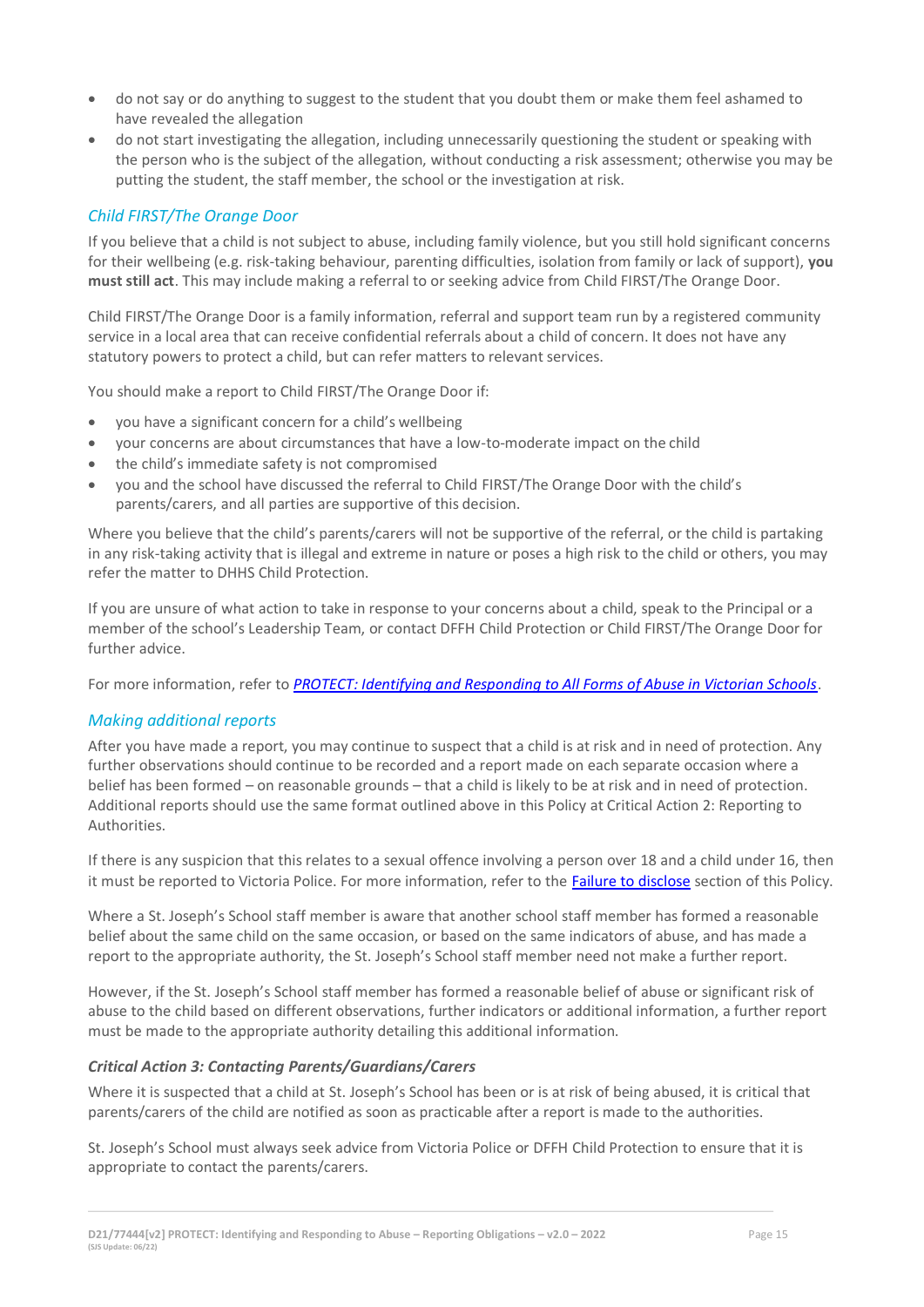In circumstances of family violence, staff of St. Joseph's School should:

- take care not to inadvertently alert the alleged perpetrator by notifying parents/carers as it could increase risk of harm to the child, other family members or school staff
- seek advice from DHHS Child Protection or Child FIRST/The Orange Door before alerting parents/carers about safe strategies for communicating with a parent/carer who is experiencing family violence and on recommending family violence support services.

Advice from **Victoria Police or DFFH Child Protection** will depend on a number of factors, including whether:

- the parents/guardians/carers of the child are alleged to have engaged in the abuse (including in circumstances of suspected family violence)
- a disclosure to the parents/guardians/carers may result in further abuse to the child
- the child is a mature minor (at least 17 years of age and assessed to be sufficiently mature and intelligent to make decisions for themselves) and has requested that their parents/guardians/carers not be notified – the school should insist that another responsible adult is notified in lieu of the parents/carers
- the notification of parents/guardians/carers would adversely affect an investigation of the matter by external authorities.

Where the suspicion of abuse or risk of abuse has not yet warranted a reasonable belief, parents/guardians/carers should also be notified promptly after the school has carefully considered the factors listed above.

In some circumstances, a child may have returned to the care of their parent/guardian/carer before advice has been received from Victoria Police or DFFH Child Protection. In these circumstances, staff members of St. Joseph's School should not share any information with the parent/guardian/carer that may place the child or any other person at risk, or where the child is a mature minor.

For detailed guidance on how to have this conversation with a parent, guardian or carer, refer to *[PROTECT:](http://www.education.vic.gov.au/Documents/about/programs/health/protect/ChildSafeStandard5_SchoolsGuide.pdf)  [Identifying and Responding to All Forms of Abuse in Victorian Schools.](http://www.education.vic.gov.au/Documents/about/programs/health/protect/ChildSafeStandard5_SchoolsGuide.pdf)*

#### *Critical Action 4: Providing Ongoing Support*

St. Joseph's School staff members who witness a child abuse incident, receive a disclosure or develop a suspicion of child abuse (including exposure to family violence) have a critical role to play in supporting students impacted by the child abuse matter to ensure that they feel supported and safe at the school. Schools also play a critical role in building students' resilience and protective factors, which can reduce the long-term impacts of child abuse by providing them with the opportunity to be supported and heard by a school staff member they trust.

Support provided to students at St. Joseph's School includes:

- regularly communicating with the student or students and their parents/guardians/carers where appropriate
- convening a Student Support Group of school wellbeing staff and teachers to plan, support and monitor affected students
- developing Student Support Plans for students impacted by the incident to ensure appropriate levels of care and support are provided depending on their involvement.

You should contact the MACS Regional General Manager for a description of the range of school-based support services that may be available, including SAFEMinds and referrals to family violence services, Centres Against Sexual Assault (CASA) or headspace.

Where external authorities are investigating a report of abuse or risk of abuse, it is the role of the Principal of St. Joseph's School to ensure that students are supported throughout interviews at the school. For more information on this topic, refer to *[School Guidelines: Police and DFFH](https://www.cem.edu.au/About-Us/Policies/Police-and-DHHS-Interview-Protocols.aspx) Interview Protocol[s.](https://www.cem.edu.au/About-Us/Policies/Police-and-DHHS-Interview-Protocols.aspx)*

St. Joseph's School and our governing body have a duty to provide support to school staff members who have witnessed an incident or disclosure, or who have made a report to external authorities about a reasonable belief of child abuse. It is important that we remember that staff members may have also experienced child abuse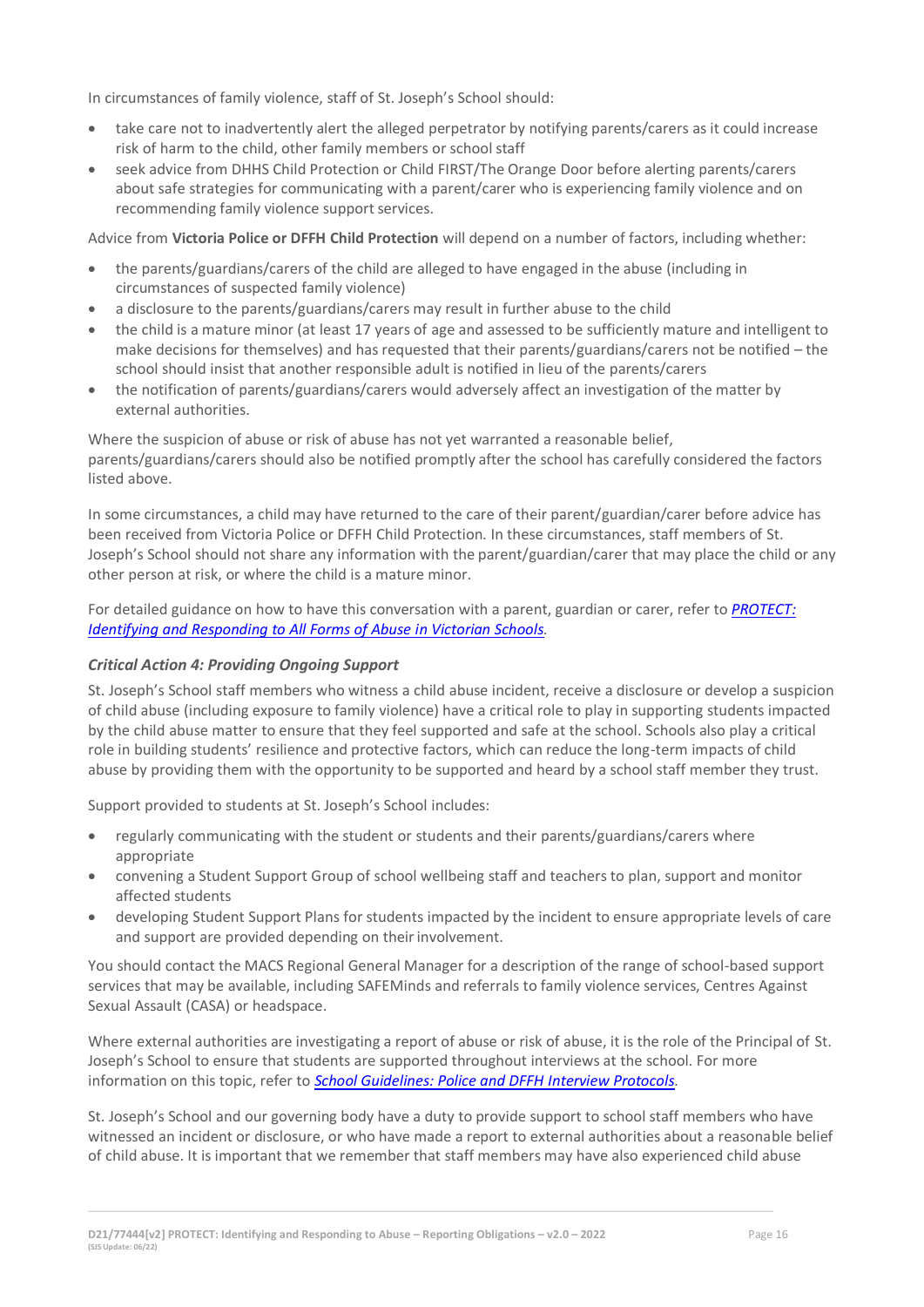(including family violence) or be experiencing family violence and abuse in their own lives. St. Joseph's School staff members requiring wellbeing support can contact the school's EAP provider.

Information to support MACS schools in understanding their obligation to employees and to provide suggestions of how to assist employees experiencing family and domestic violence may be found in the Catholic Education Commission of Victoria Ltd's *[Family and Domestic Violence: A Guide to Supporting Staff](https://www.cecv.catholic.edu.au/Media-Files/IR/Policies-Guidelines/Family-Domestic-Violence/Guide-to-family-and-domestic-violence-(1).aspx)[.](http://www.cecv.catholic.edu.au/Media-Files/IR/Policies-Guidelines/Guide-to-family-and-domestic-violence.aspx)*

St. Joseph's School should conduct a review of the reporting process four to six weeks after a report has been made to identify if any follow-up support actions are needed. Refer to *[PROTECT: Responding to Suspected Child](http://www.education.vic.gov.au/Documents/about/programs/health/protect/PROTECT_Responding_TemplateSchools.pdf)  [Abuse: A Template for all Victorian Schools](http://www.education.vic.gov.au/Documents/about/programs/health/protect/PROTECT_Responding_TemplateSchools.pdf)* for more information.

# **Potential consequences of making a report**

This table describes the potential consequences of making a report.

| <b>Potential</b><br>consequence | <b>Description</b>                                                                                                                                                                                                                                                                                                                                                                                                                                                                                                                                                                                                                                                                                                                                                                                                                                                                                                                                                                                                                                                                            |
|---------------------------------|-----------------------------------------------------------------------------------------------------------------------------------------------------------------------------------------------------------------------------------------------------------------------------------------------------------------------------------------------------------------------------------------------------------------------------------------------------------------------------------------------------------------------------------------------------------------------------------------------------------------------------------------------------------------------------------------------------------------------------------------------------------------------------------------------------------------------------------------------------------------------------------------------------------------------------------------------------------------------------------------------------------------------------------------------------------------------------------------------|
| Confidentiality                 | The identity of a reporter must remain confidential unless:                                                                                                                                                                                                                                                                                                                                                                                                                                                                                                                                                                                                                                                                                                                                                                                                                                                                                                                                                                                                                                   |
|                                 | the reporter chooses to inform the child, young person or parent of the<br>$\bullet$<br>report<br>the reporter consents in writing to their identity being disclosed<br>$\bullet$<br>a court or tribunal decides that it is necessary for the identity of the reporter<br>$\bullet$<br>to be disclosed, to ensure the safety and wellbeing of the child<br>a court or tribunal decides that, in the interests of justice, the reporter is<br>$\bullet$<br>required to provide evidence.                                                                                                                                                                                                                                                                                                                                                                                                                                                                                                                                                                                                       |
| Professional                    | If a report is made in good faith:                                                                                                                                                                                                                                                                                                                                                                                                                                                                                                                                                                                                                                                                                                                                                                                                                                                                                                                                                                                                                                                            |
| protection                      | it does not constitute unprofessional conduct or a breach of professional<br>$\bullet$<br>ethics on the part of the reporter<br>the reporter cannot be held legally liable in respect of the report.<br>$\bullet$                                                                                                                                                                                                                                                                                                                                                                                                                                                                                                                                                                                                                                                                                                                                                                                                                                                                             |
| <b>Interviews</b>               | DFFH Child Protection and/or Victoria Police may conduct interviews of children<br>and young people at the school without their parent/guardian/carer's<br>knowledge or consent.                                                                                                                                                                                                                                                                                                                                                                                                                                                                                                                                                                                                                                                                                                                                                                                                                                                                                                              |
|                                 | Interviewing children and young people at St. Joseph's School should only<br>$\bullet$<br>occur in exceptional circumstances and if it is in the best interests of the<br>child to proceed in this manner.<br>DFFH Child Protection and/or Victoria Police will notify the principal or a<br>$\bullet$<br>member of the Leadership Team of their intention to interview the child or<br>young person on the school premises.<br>When DFFH Child Protection workers/police officers come to St. Joseph's<br>$\bullet$<br>School premises, the Principal or a member of the Leadership Team should<br>request to see identification before permitting them to have access to the<br>child or young person.<br>When a child or young person is being interviewed by DFFH Child Protection<br>$\bullet$<br>and/or Victoria Police, St. Joseph's School staff must arrange to have a<br>supportive adult present with the child or young person.<br>For more information on these requests and school responsibilities, see MACS<br><b>School Guidelines: Police and DFFH Interview Protocols.</b> |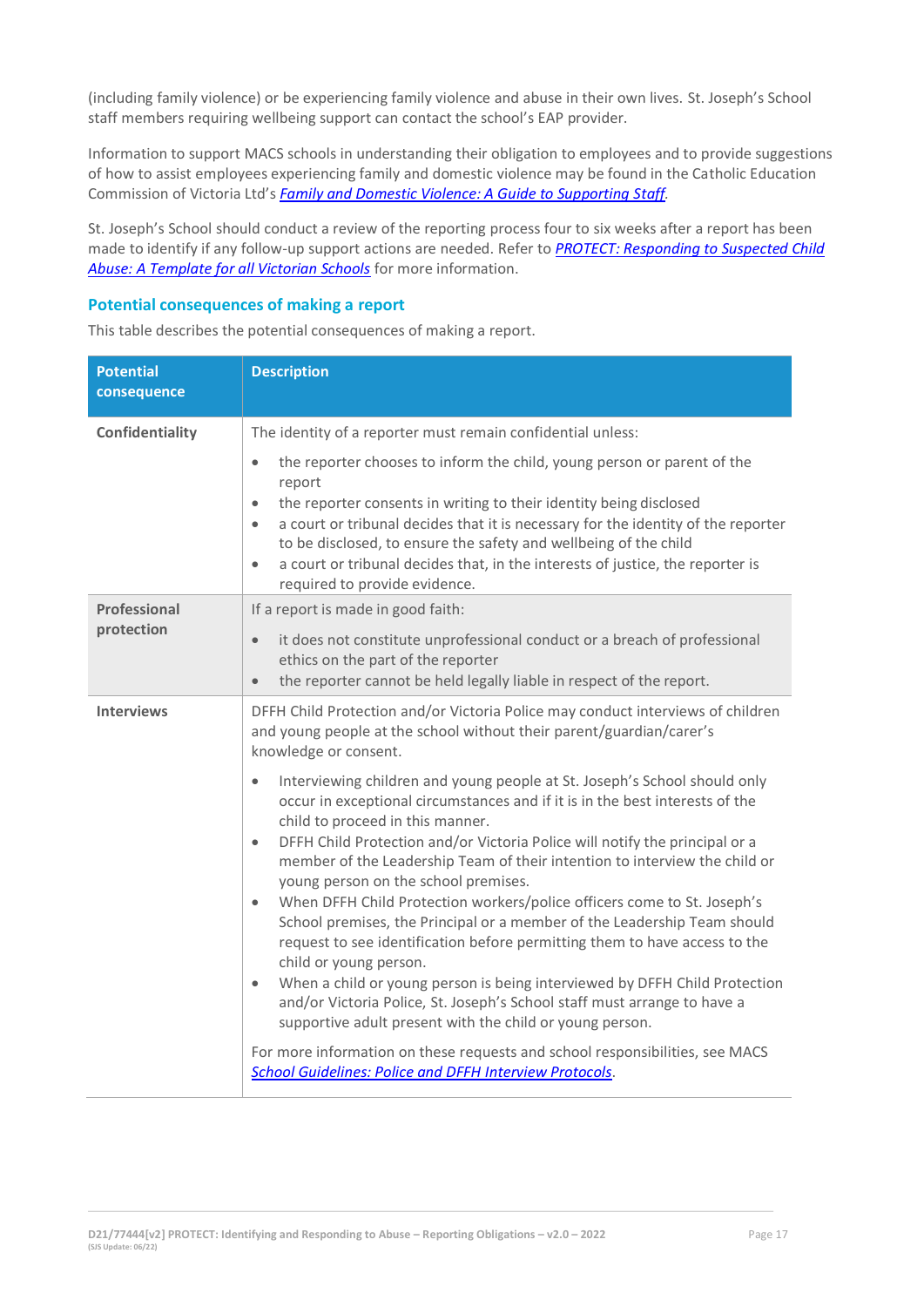| <b>Potential</b><br>consequence          | <b>Description</b>                                                                                                                                                                                                                                                                                                                                                                                                                                                                                                                                                                                                                                     |
|------------------------------------------|--------------------------------------------------------------------------------------------------------------------------------------------------------------------------------------------------------------------------------------------------------------------------------------------------------------------------------------------------------------------------------------------------------------------------------------------------------------------------------------------------------------------------------------------------------------------------------------------------------------------------------------------------------|
| Support for the child<br>or young person | The roles and responsibilities of the principal or other school staff in supporting<br>children who are involved with DFFH Child Protection may include the following:                                                                                                                                                                                                                                                                                                                                                                                                                                                                                 |
|                                          | acting as a support person for the child or young person<br>$\bullet$<br>attending DFFH Child Protection case-planning meetings<br>$\bullet$<br>observing and monitoring the child's behaviour<br>$\bullet$<br>liaising with professionals                                                                                                                                                                                                                                                                                                                                                                                                             |
| <b>Requests for</b><br>information       | DFFH Child Protection and/or Child FIRST/The Orange Door and/or Victoria<br>Police may request information about the child or family for the purpose of<br>investigating a report and assessing the risk to the child or young person.<br>In certain circumstances, DHHS Child Protection can also direct St. Joseph's<br>School staff to provide information or documents about the protection or<br>development of the child. Such directions should be in writing and only be made<br>by authorised persons within DFFH Child Protection. Refer to <b>PROTECT:</b><br><b>Identifying and Responding to All Forms of Abuse in Victorian Schools.</b> |
| <b>Witness summons</b>                   | If DFFH Child Protection makes a protection application in the Children's Court of<br>Victoria, any party to the application may issue a witness summons to produce<br>documents and/or to give evidence in the proceedings. See MACS School<br><b>Guidelines: Police and DFFH Interview Protocols.</b>                                                                                                                                                                                                                                                                                                                                                |

 $\overline{\phantom{a}}$